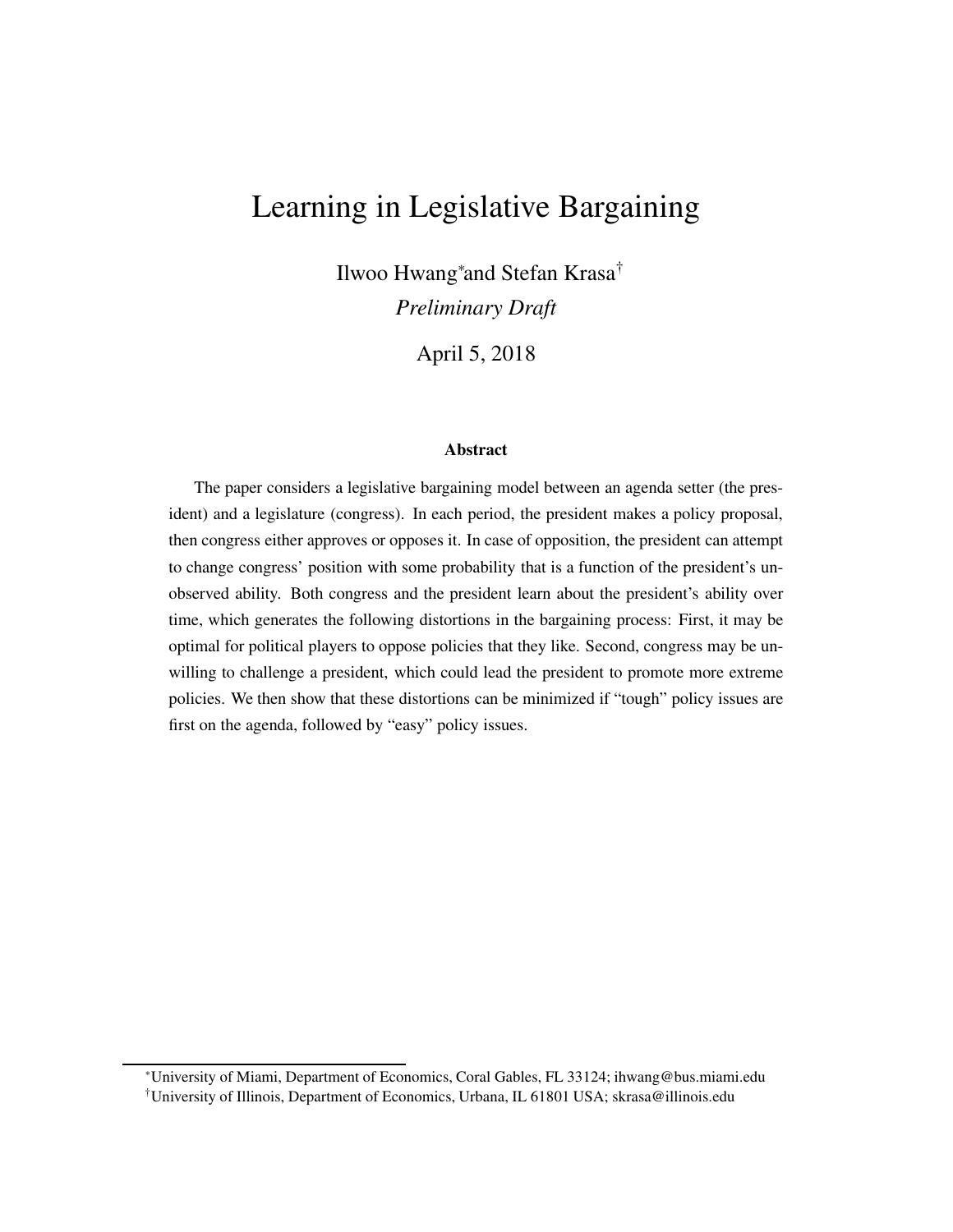## 1 Introduction

The impact of agenda setters, such as a president, a prime minister, or a party leader in the process of political decision making has been the focus of research at least since the seminal contribution of Romer and Rosenthal (1979). In their paper, the power of the agenda setter is derived from a first-mover advantage. In this paper we investigate another source of power for an agenda setter, the ability to put pressure, cajole and lobby legislators to support a policy proposal. However, agenda setters may differ in their abilities to convince legislators to vote for their proposal, and both legislators and the agenda setter may only learn about the agenda setter's skills in the process of contentious legislative battles.

The skill to convince wavering legislators is undoubtedly an important characteristic of a successful leader. For example, president Lincoln's ability to get the 13th amendment passed in the House, was due to his skills and active involvement in getting the necessary votes. More recently, President Clinton was able to establish good relationships with Republican legislators that helped him to get some of his agenda passed even after the Gingrich revolution. On the other hand, President Obama was often criticized for his frosty relationships with congress, which was at least in part responsible for the lack or passage of an immigration bill.

Our model consists of an agenda setter, referred to as the president, and a legislative body, referred to as congress. The president proposes a policy to congress. Congress members chooses whether or not to support the policy. If there is support then the policy passes immediately. Otherwise, the president can attempt to convince congress members to change their position, but the probability that this attempt succeeds depends on the president's ability. If no policy is passed then all individuals receive a reservation utility. Initially, both congress and the president have the same common prior about the president's ability. In other words, the president learns on the job how to get his agenda passed, and both the president and the congress learn from legislative successes or failures about the president's innate abilities.

As a benchmark we start with the case where only one policy is on the agenda, and hence there is no benefit from learning about the president's ability. We say that a policy issue is not contentious (or informally an easy issue), if the president's most preferred policy choice gives the median legislator a payoff that strictly exceeds the reservation utility. Non-contentious policies pass without any need for the president to intervene. If a policy issue is contentious (i.e., a tough issue), then the president can either moderate the proposal, to make it acceptable to the median legislator, or he can choose not to moderate and instead put pressure on legislators to support the proposal anyway. The first choice is optimal if the president's expected ability is low, whereas the second will occur if the president's ability is expected to be high.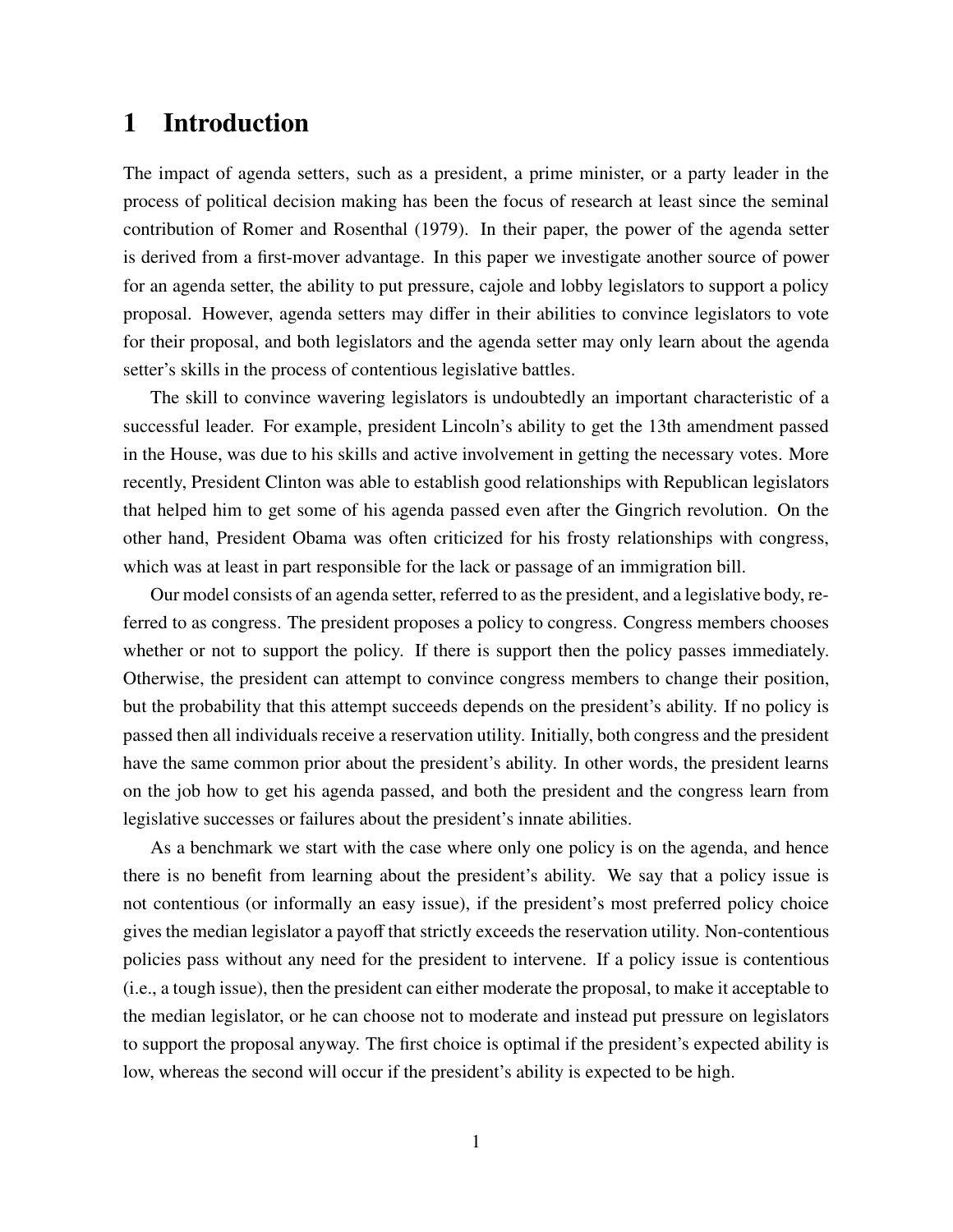We then assume that there are two policy issues on the agenda. Now learning takes place if a president must actively convince legislators to pass the policy. Whether or not learning occurs therefore depends on the president's proposed policy and the willingness of congress to oppose that policy. We show that the possibility of learning generates the following distortions in the bargaining process: First, it may be optimal for political players to oppose policies that they like. Second, congress may be unwilling to challenge a president, which could lead to president to promote more extreme policies.

We first consider the case where a non-contentious policy is followed by a contentious policy. While in the single-policy case a non-contentious policy always passes, in the dynamic case congress may have the incentive of attempting to block the policy. The rational for doing so is to weaken the president if he fails to get the policy passed. That is, if the belief about the president's ability is lowered, he would accommodate congress on the contentious policy issue. The incentive to weaken the president can be so strong that congress may oppose the president's first-period proposal even when its preferences over the first policy issue are identical to that of the president.

If the policy issues in both periods are contentious, it may also be the case that congress becomes much less willing to oppose the president. This happens if absent learning about ability, the president would accommodate congress in the second period. If congress were to oppose the president in the first period, and the president is successful in getting the policy passed despite the initial opposition, then it becomes more likely the president's ability is high. As a consequence, the president will be more aggressive in the second period and offer a less favorable policy to congress. However, if congress is unwilling to challenge the president in the first period, then the president can take advantage of congress' weakness, and propose more extreme policies in the first period. We show that in some cases the president's proposed policy can be more extreme than the president's ideal policy point.

Last, we show that these distortions can be minimized if "tough"(contentious) policy issues are first on the agenda, followed by "easy"(non-contentious) policy issues. Since the outcome of the non-contentious policy issue is the same regardless of the belief about the president's ability, there is no incentive to learn from the first policy issue, leading to no distortion in the outcome of the first policy issue. Moreover, we argue that the president would actually choose the tough policy as the first one if he is able to select the policy issue.

There is an extensive literature on legislative bargaining. As in Romer and Rosenthal (1979) and Diermeier and Fong (2011) we assume that there is a designated agenda setter. This assumptions allows us to focus on learning about the type of only one of the players. In contrast, Baron and Ferejohn (1989) and Baron and Ferejohn (1987) consider the case of a decentralized com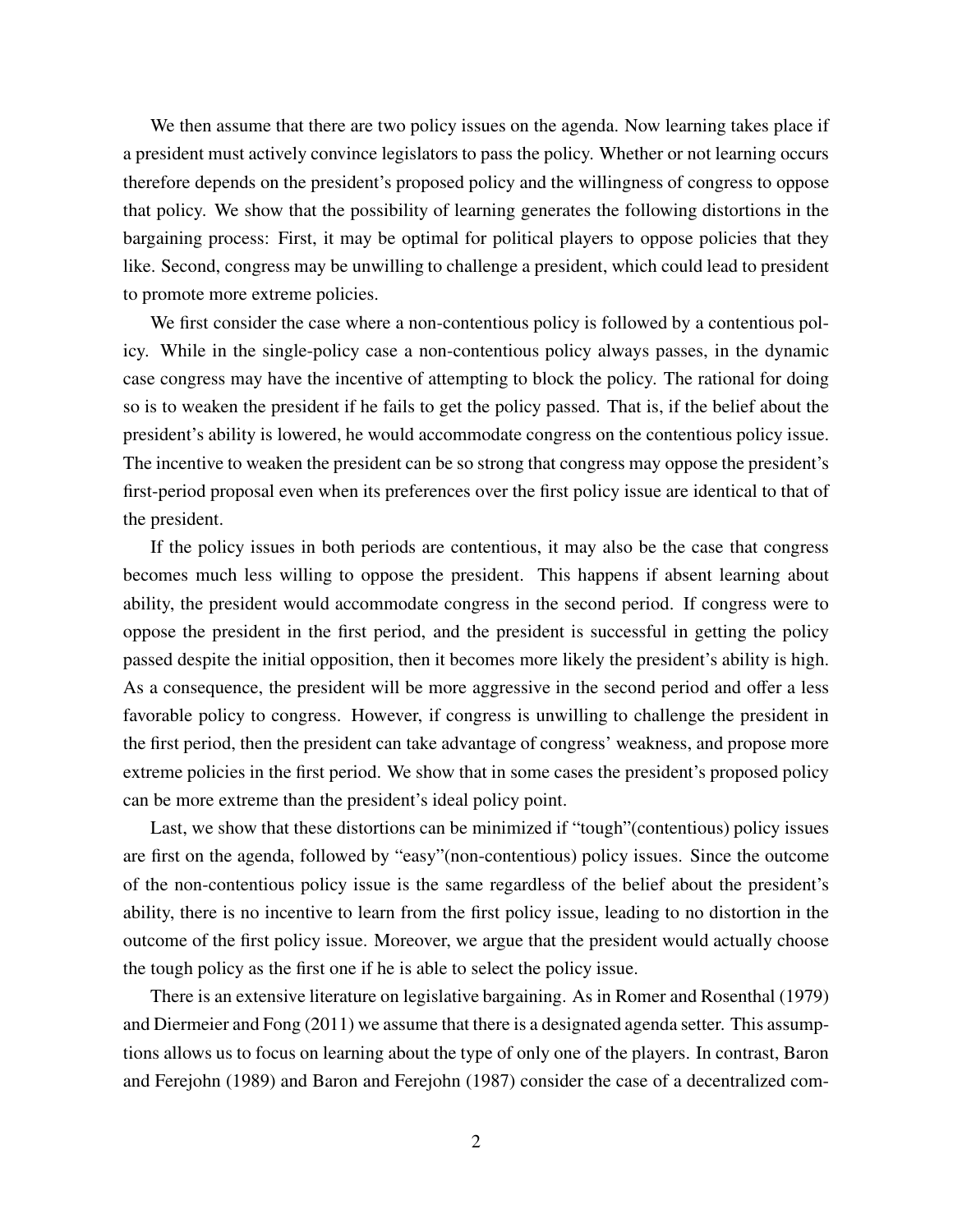mittee in which each member can be selected to be the agenda setter. These models have been extended to multidimensional policy spaces by Banks and Duggan (2000) and Banks and Duggan (2006), and to sequential bargaining over different policies (c.f., Baron (1996), Kalandrakis (2004), Duggan and Kalandrakis (2012)). To link policies over time, these models assume that once a policy is enacted it determines that status quo point for the next period. In our model we do not specify a status quo point. Instead, if no agreement is reached then everyone receives a reservation utility, which in principle could be the utility from some policy that is already in place. However, we assume that the reservation utilities in our model are not affected by policy choices in previous period. The main reason for our assumption is that this leaves learning as the only inter-temporal link in the model, which therefore allows us to clearly identify the effects of learning in the legislative bargaining process.

Theoretically, the model of this paper contributes to the literature on learning and experimentation with many political agents. Strulovici (2010) shows that the inability to control the future policy choice leads each agent to vote conservatively in a policy reform experiment. Callander and Hummel (2014) consider a case in which a political party preemptively experiments on policy to affect future decisions of the opposition party. Our paper differs because in our model agents do not learn the type of the policy, but the strength of the president which endogenously determines the future outcome.

The existing literature on bargaining with incomplete information (Fudenberg et al., 1985; Abreu and Gul, 2000; Deneckere and Liang, 2006) typically focuses on the effect of private information of bargainer(s). In these models, a rejection by the informed bargainer signals that the bargainer has a higher reservation value. In contrast, in our paper players are symmetrically uninformed about the president's ability and their conflicts over policy induces social learning.

Using the definition of Mayhew (1991), gridlock refers to the ratio of the supply of policies to the demand for policy. In our model, the demand for policies is one in each period, and hence gridlock in each period corresponds to the probability that a policy is passed. Thus, our model also allows us to investigate the determinants of political gridlock. In a recent paper Ortner (2017) investigates gridlock in a dynamic model in which a player's bargaining position depends on a stochastic process that depends on past policy choices, referred to as the player's popularity. Gridlock arises as a consequence of a player's tradeoff between implementing the player's ideal policy and maximizing popularity. In contrast, in our model gridlock is solely driven by the president's innate bargaining ability and the player's incentives of learning about it.

Several papers in political agency literature consider cases in which career concerns of politicians could lead to "pandering" behavior (Prat, 2009; Fox and Van Weelden, 2010). In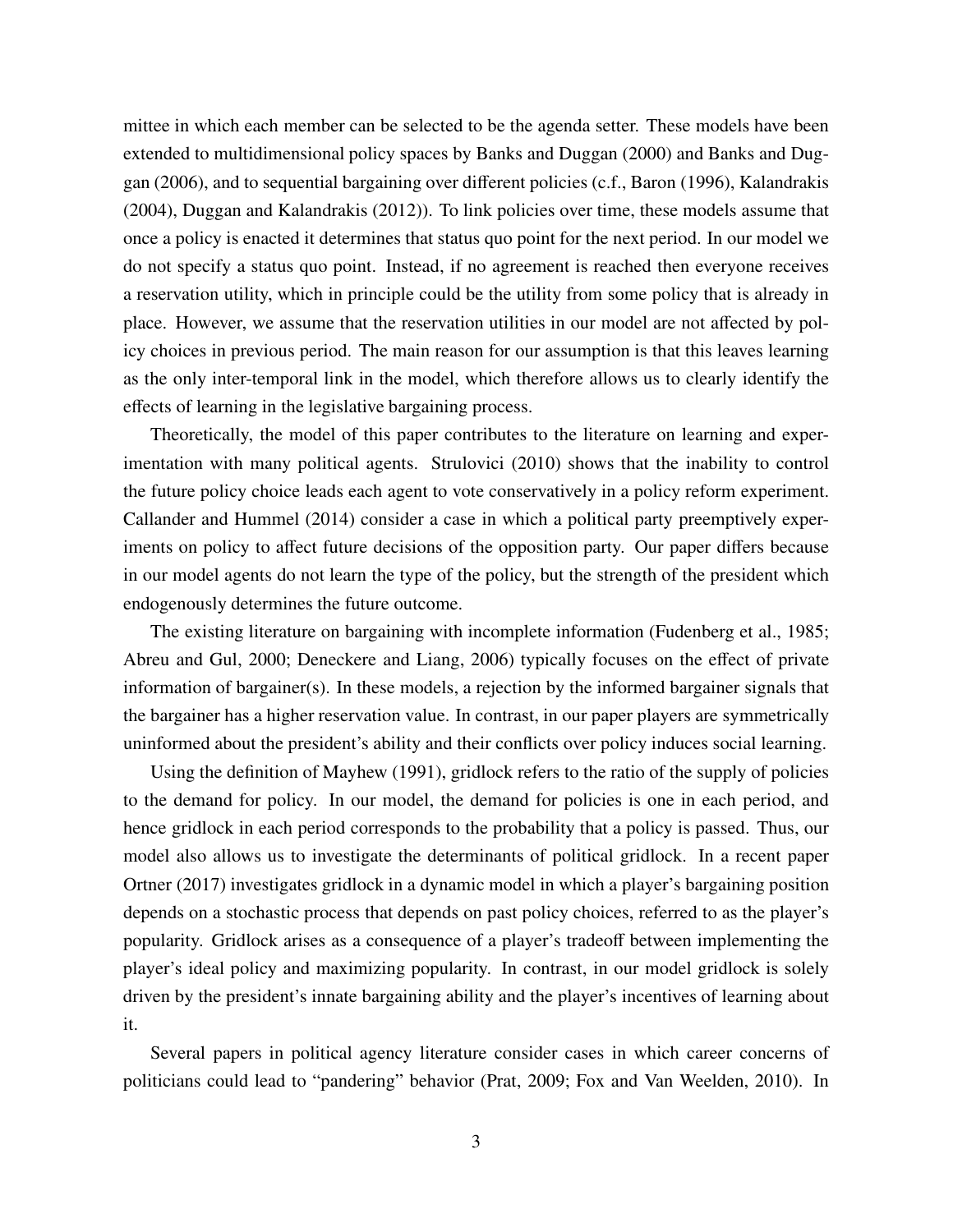our paper congress may be over accommodating to the president, but they do so in order to prevent strengthening the president.

### 2 Model

The model extends over *T* periods ( $t = 1, \ldots, T$ ). The government consists of two separate political institutions, the president and congress. In each period, there is one exogenously given policy issue on the agenda. The president moves first, by announcing a policy proposal  $x_t \in X_t$  $[x, \bar{x}]$ . Given proposal  $x_t$ , congress chooses whether or not to accept or oppose it, described by an action  $a \in \{y, n\}$ .<sup>1</sup> The president's ability is given by  $\omega \in \{\omega_h, \omega_l\}$ , where  $0 \le \omega_l < \omega_h \le 1$ . Both congress and the president are symmetrically uninformed about  $\omega$ . Let  $p_t$  be the common prior belief at time *t* that the president's ability level is high. The assumption that the president has the same information about his ability as congress applies if job experiences prior to being elected president that are not publicly observable do not help the president to be more effective in its interactions with congress.

The president's ability, as well as congress' response, impacts the probability that the proposed policy is implemented. If congress accepts the proposal, then the policy is implemented with probability one. If congress opposes the proposal, then the president can try to convince congress to change their position. The president's attempt succeeds with probability  $\omega$ , i.e., a more competent president is more likely to convince congress to pass a proposal. While we do not model the details of the process by which the president may convince members of congress to support controversial policies, one can assume that presidents can impose costs on member of congress who vote against the proposal, for example by encouraging primary competitors, or alternatively provide benefits by supporting reelection bids or providing pork to the members' district.

If the policy is not implemented, then the president and congress receive reservation utilities  $u_{P,t}$  and  $u_{C,t}$ , respectively, reflecting the utilities of not addressing the particular policy issue as a result of gridlock. For example, if the policy involves providing a public good, such as health insurance coverage under the ACA, then not passing the proposal means that zero units of that particular public are provided. In other words, the reservation utilities  $\underline{u}_{P,t}$ ,  $\underline{u}_{C,t}$  are the payoffs to the players if gridlock occurs.

If the policy is implemented then congress and the president receive utilities  $u_{C,t}(x)$  =

<sup>&</sup>lt;sup>1</sup>The assumption that the president being the agenda-setter in every period is also imposed in Diermeier and Fong (2011). The literature has argued that in many political institutions, the elected president typically has a persistent agenda-setting power (Cheibub, 2007; Robinson and Torvik, 2016)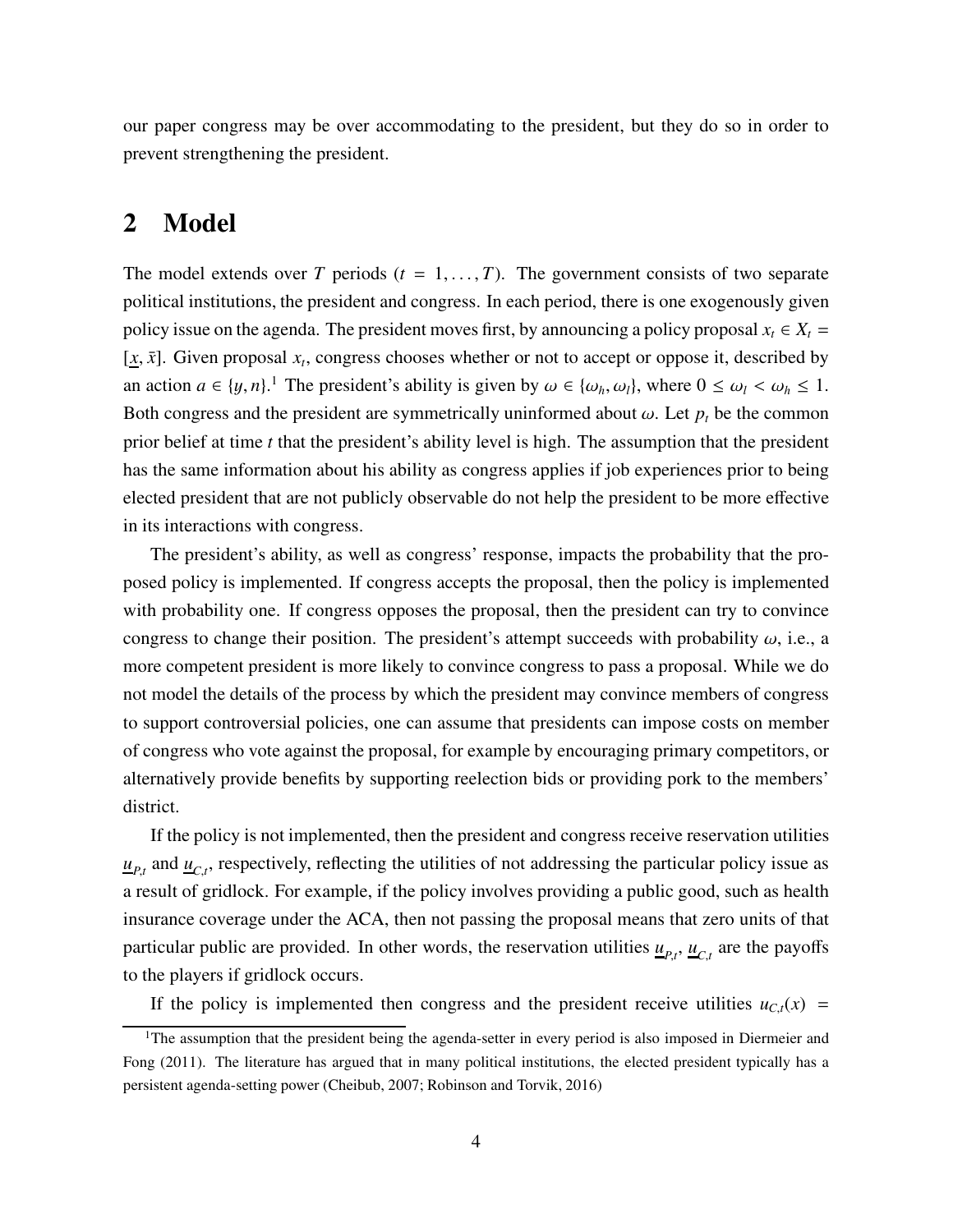$v_t(\theta_{C,t}, x)$  and  $u_{P,t}(x) = v_t(\theta_{P,t}, x)$ , respectively, where  $v_t(\theta, x)$  is a period-*t* utility of a player with preference type  $\theta \in \Theta$  from the policy position  $x$ <sup>2</sup>

We introduce some assumptions on the utility function  $v_t$ .

**Assumption 1** *The utility*  $v_t: \Theta \times X_t \to \mathbb{R}$  *satisfies the following properties:* 

- *1. Strict concavity in x:*  $\frac{\partial^2 v_t(\theta, x)}{\partial x^2}$  $\frac{\partial_t(\theta, x)}{\partial x^2} < 0$
- 2. Single-crossing property:  $\frac{\partial^2 v_t(\theta, x)}{\partial \theta \partial x}$  $\frac{\partial v_t(\theta, x)}{\partial \theta \partial x} > 0,$

For the most results, it is sufficient to assume single-peaked property of  $v(\theta, \cdot)$  instead of strict concavity. The single-crossing property is only used for comparative statics with respect to  $\theta$ .

We consider perfect Bayesian equilibria of this game. A perfect Bayesian equilibrium is a profile in which (i) the president chooses an optimal action given the congress' strategy and his belief about his ability; (ii) congress responds to maximize its expected payoffs given the president's strategy and its belief about his ability; and (iii) the players' beliefs are updated via Bayes' rule whenever possible.

We conclude this section by providing two examples for the payoffs that fit the situation.

Example 1 (Payoffs over a policy space) Suppose that the president proposes a policy that lies on a (ideological) policy space  $x \in [0, 1]$ . Congress and the president have their own ideal points, denoted by  $\theta_C$  and  $\theta_P$ , respectively, and utilities are  $u_P(x) = -(\theta_P - x)^2$  and  $u_C(x) =$  $-(\theta_C - x)^2$ . Thus,  $v_t(\theta, x) = -(x - \theta)^2$ , which satisfies all of the above assumptions.

Example 2 (Public good production) In each period consumers have a utility over private and public good consumption. Public goods, *x*, can be provided by the government, at the percapita cost  $c(x)$ . In each period consumers are endowed with *m* units of the private good, and their utility is increasing in type  $\theta$ , i.e,  $u_P(x) = \theta_P x - c(x)$  and  $u_C(x) = \theta_C x - c(x)$ . Thus,  $v_t(\theta, x) = \theta x - c(x)$ . If  $c'' > 0$  then condition 2 of Assumption 1 is satisfied.

### 3 Contentious and Non-Contentious Issues

We distinguish between policy issues that are easy to resolve and those that require at least one of the bargaining parties to compromise. More formally, Definition 1 below specifies that a

<sup>2</sup>Note that we do not need to add discounting to utility because utility is already allowed to depend on *t*.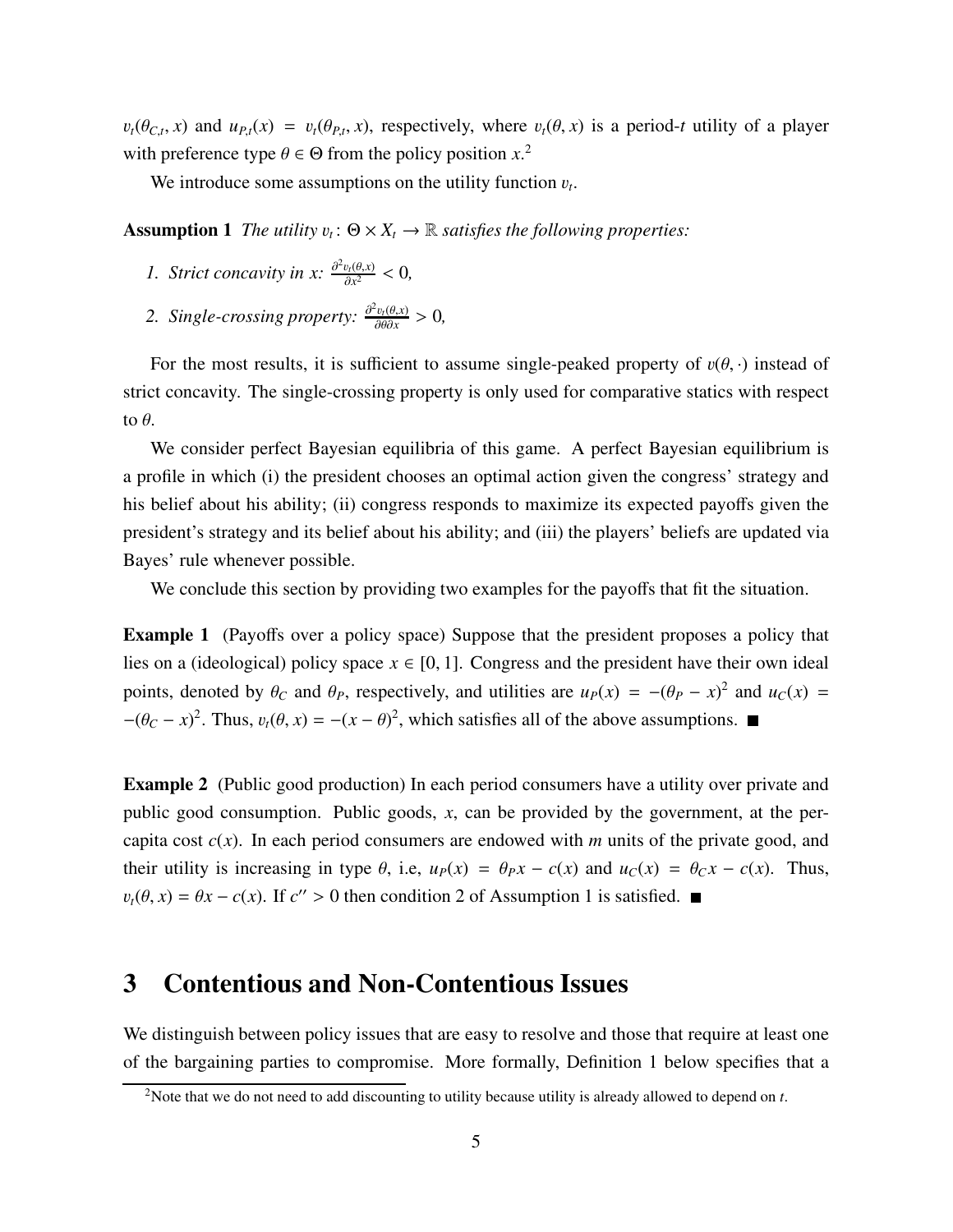policy issue is not contentious if the ideal policy point of the president is also strictly better for congress than its reservation utility. Otherwise, we call that the policy issue is contentious.

**Definition 1** Let  $x_{P,t}^*$  be the president's most preferred policy, i.e.,  $x_{P,t}^* = \arg \max_{x \in X_t} u_{P,t}(x)$ .

*The policy issue at time t is contentious if*  $u_{C,t}(x^*_{P,t}) < \underline{u}_{C,t}.$  *The policy issue is non-contentious*  $if u_{C,t}(x_{P,t}^*) > u_{C,t}.$ 

If a policy issue is *too* contentious, then no policy position *x* would satisfy both parties. This is the case if the reservation utilities from not implementing policy  $(\underline{u}_P$  and  $\underline{u}_C$ ) exceed the individual's payoff for implemented proposal *x*. To exclude such trivial cases, we assume that for any policy issue, there exists at least one policy position *x* that makes both parties better off if the policy is implemented.

## Assumption 2 *The exists*  $x \in X_t$  *such that*  $u_{i,t}(x) > u_{i,t}$  for  $i = P$ , *C* for any time t.

A situation in which the political players are unsuccessful in passing laws and addressing public policy problems is commonly referred to as *legislative gridlock*. Our model makes predictions about the level of gridlock that occurs and its dependence on the type of policy issues as well as the president's ability. It is therefore useful to recall a standard definition of gridlock used in the political science literature. In particular, Mayhew (1991) defines gridlock as the ratio of policies that are enacted (the supply of policies) divided by the policies that are on the agenda (the demand for policies).

In our model, there is one policy issue on the agenda in each period, and hence the demand for policies in each period  $t$  is one. The supply of policies is given by the probability  $q_t$ , that a policy is passed in period *t*. Thus, if  $q_t = 1$  there is no gridlock, and a lower value  $q_t$  corresponds to increased gridlock. Binder (1999) proposes a number of different hypotheses about the determinants of gridlock. In the following section we will revisit some of these hypotheses.

## 4 Equilibria in the One-Period Model

If the model extends only over one period  $(T = 1)$  then there is no learning about the president's competency. As a consequence, congress will accept any proposal as long the congress' utility of that proposal exceeds the payoff from not implementing a policy. Let  $x_p^* = \arg \max_{x \in X} u_P(x)$ be the president's most preferred policy position. Assumption 2 implies that the president is better off if this policy passes, i.e.,  $u_P(x_P^*) > \underline{u}_P$ .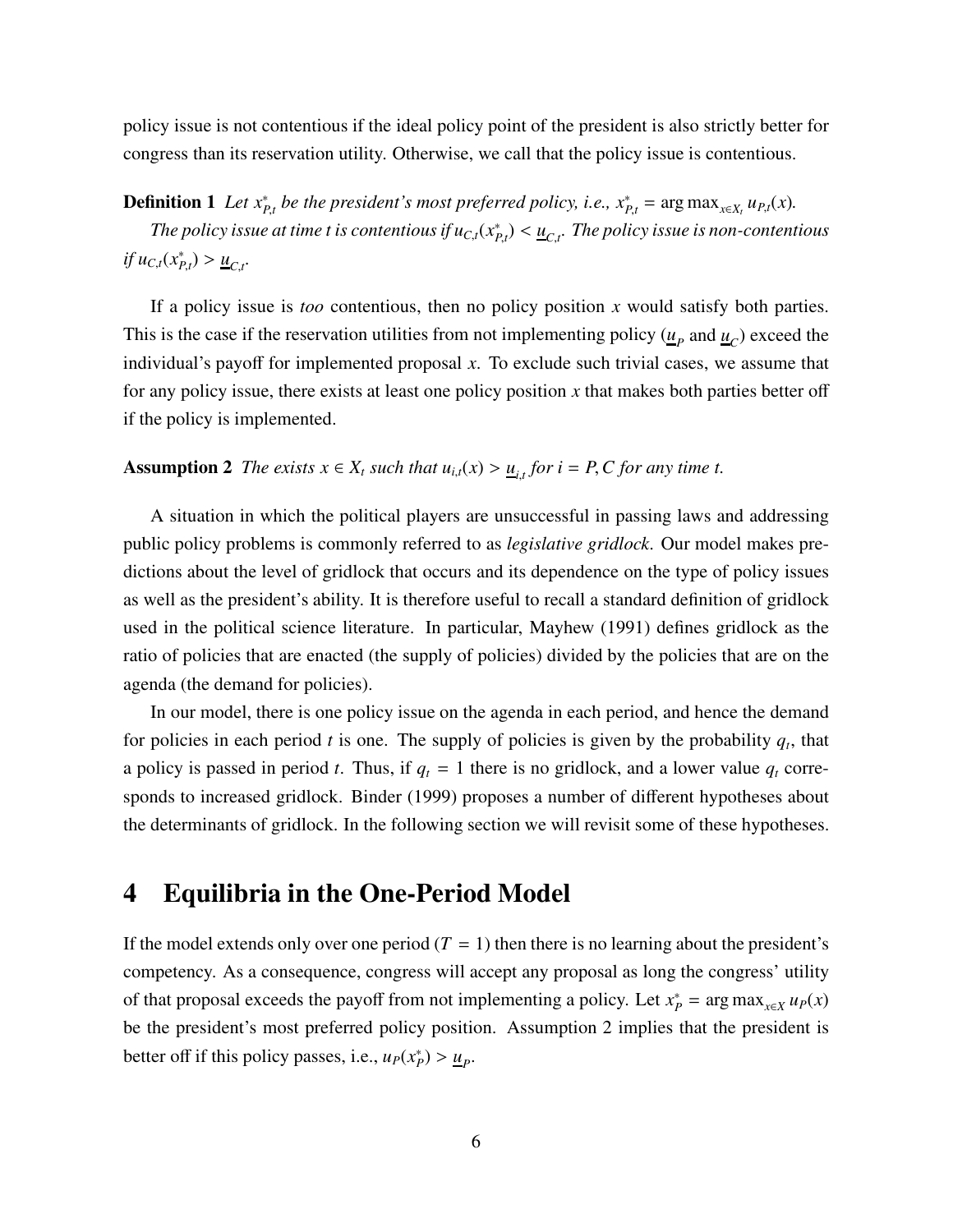If the policy issue is not contentious, i.e.,  $u_C(x_p^*) > u_C$  then the unique equilibrium of the game involves the president proposing  $x_P^*$  which congress accepts. Thus, 100% of the policy agenda is passed and there is no gridlock.

Now suppose that the policy is contentious, i.e.,  $u_C(x_P^*) < u_C$ . Without loss of generality suppose that  $x_P^* > x_C^*$ . Then the president has two options. First, propose a policy *x* with  $u_C(x) \ge \underline{u}_C$ . Strict concavity of the utility functions and Assumption 2 imply that in this case the president will select the unique policy  $\hat{x} \in [x_C^*, x_P^*]$  with  $u(\hat{x}) = \underline{u_C}$ . Alternatively, the president could choose a policy that congress dislikes but put pressure on congress to pass it nevertheless. As indicated in the model, the probability that this strategy succeeds depends on the president's ability. In particular, if *p* is the ex-ante probability that the president is competent, then the probability that the policy is passed is  $\omega(p) = p\omega_h + (1 - p)\omega_l$ . The president's expected payoff is therefore  $\omega(p)u_p(x_p^*) + (1 - \omega(p))\underline{u}_p$ . Thus, there exists  $\bar{p}$  such that the president chooses  $\hat{x}$  if  $p < \bar{p}$  and  $x^*_{p}$  for  $p > \bar{p}$ . In the first case there is no gridlock. In the second case, the probability that the policy passes is  $\omega(p)$ .

Therefore, as indicated in the right panel of Figure 1, gridlock is a non-monotone function of the president's expected ability. If the president's expected ability is low, the gridlock does not exist. Once probability *p* crosses the the threshold,  $\bar{p}$ , gridlock is maximal, and starts to decrease as *p* increases. The intuition for this result is that a weak president only proposes policies that congress does not oppose, and hence gridlock is minimal. In contrast, as stronger president attempts to get more controversial policies passes, and the probability of passages increases in the president's ability.

The expected payoff to congress and to the president are shown in the left panel of Figure 1. Both are constant if  $p < \bar{p}$ . However, at the threshold  $\bar{p}$  the expected payoff of congress is discontinuous: With probability  $\omega(\bar{p})$  the president succeeds passing policy  $x_P^*$ , which gives congress a utility  $u_C(x_p^*) < u_C$ . With the remaining probability,  $1 - p(\omega)$ , gridlock occurs and congress' payoff is <u>u</u><sub>C</sub>.

Because of this discontinuity, there exists some policy *x* with  $u_c(x) < u_c$  that results in a strictly higher payoff than the equilibrium payoff for  $p > \bar{p}$ . It follows immediately that the presidents also prefers this policy to the equilibrium policy if  $p$  is close to  $\bar{p}$ . In other words, the equilibrium with gridlock is Pareto inefficient. Proposition 1 shows that this inefficiency result holds for all  $p$  between  $\bar{p}$  and 1. Note, however, that if the president suggested policy  $x$ , then congress would reject it, because this would raise congress' utility. Knowing this, the president chooses  $x_p^*$  instead of *x*, generating the inefficient outcome.

If  $\omega_l$  is too large, then it becomes optimal even for a low ability president to challenge congress. Similarly, if  $\omega_h$  too small then the president will never challenge congress. In the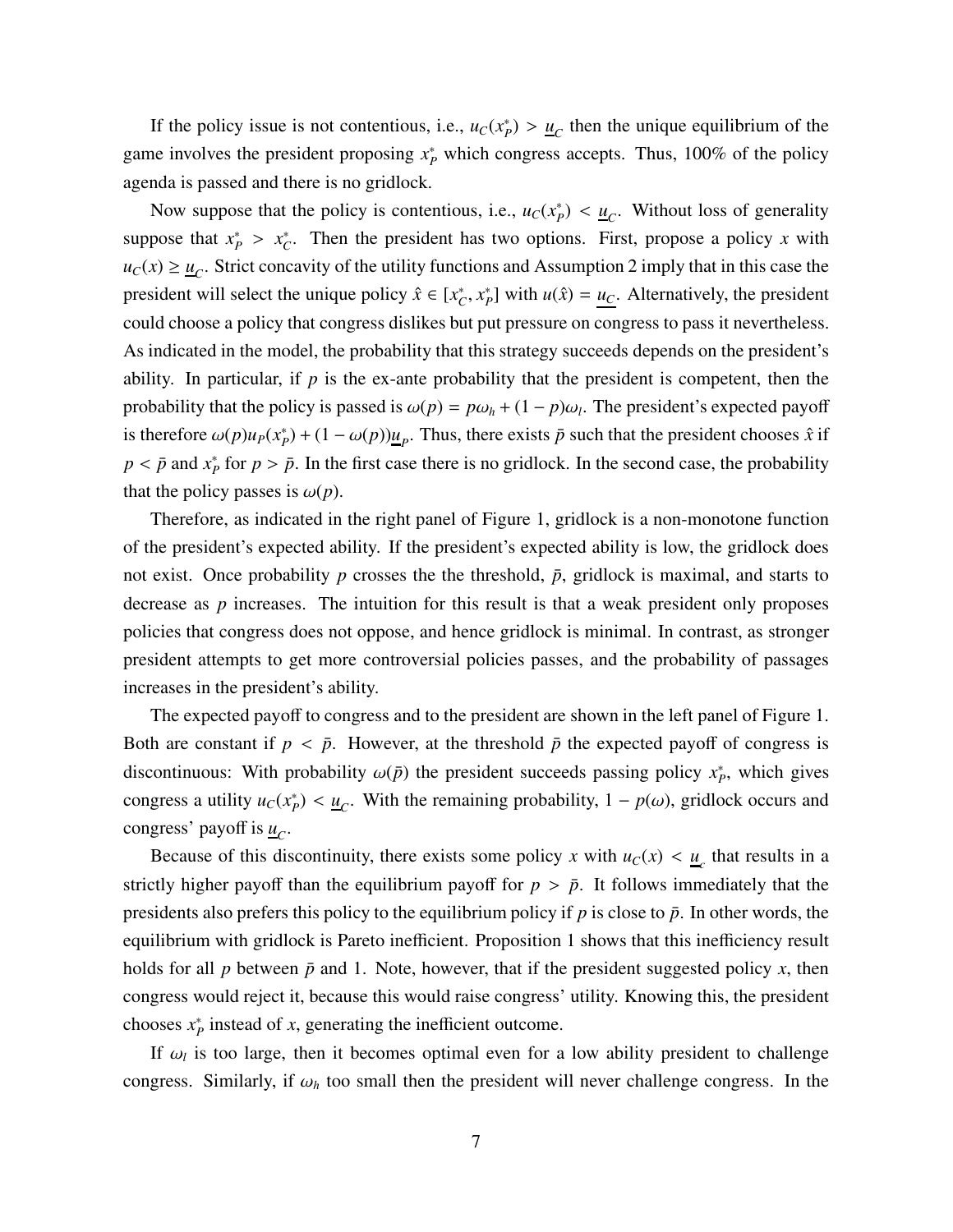former case we would get  $\bar{p} = 0$ , and the latter case  $\bar{p} = 1$ .

An upper and lower bound for  $\omega_l$  and  $\omega_h$  which ensure that the cutoff  $\bar{p}$  is strictly between 0 and 1, can be derived as follows. First, it has to be the case that if the president's ability is low with certainty, i.e.,  $p = 0$ , then it is better for the president to accommodate. Thus,  $\omega_l v(\theta_P, x^*(\theta_P)) + (1 - \omega_l) \underline{u}_P < v(\theta_P, \hat{x})$ . Second, if the president is known to be of high ability, then it must be optimal for the president to challenge congress, i.e.,  $\omega_h v(\theta_P, x^*(\theta_P)) + (1 - \omega_h) \underline{u}_P$  $v(\theta_P, \hat{x})$ . Let

$$
\bar{\omega} = \frac{v(\theta_P, \hat{x}) - \underline{u}_P}{v(\theta_P, x^*(\theta_P)) - \underline{u}_P}.\tag{1}
$$

Then if  $\omega_l < \bar{\omega}$  it follows that it is optimal for the president to offer  $\hat{x}$  when  $p = 0$ . If  $\omega_h > \bar{\omega}$ and  $p = 1$  then it is optimal to offer  $x^*(\theta_p)$ . Note that  $0 < \bar{\omega} < 1$  because the numerator in (1) is the president's net-benefit from policy  $\hat{x}$ , while the denominator is the president's net benefit from his most preferred policy.

Let  $\bar{p}$  be the belief about the president's ability such that the president is indifferent between between  $\hat{x}$  and  $x^*(\theta_P)$ . Then

$$
\omega(\bar{p})v(\theta_P, x^*(\theta_P)) + (1 - \omega(\bar{p}))\underline{u}_P = v(\theta_P, \hat{x}).
$$

Solving this equation for  $\bar{p}$  yields

$$
\bar{p} = \frac{v(\theta_P, \hat{x}) - \underline{u}_P - \omega_l(v(\theta_P, x^*(\theta_P)) - \underline{u}_P)}{(\omega_h - \omega_l)(v(\theta_P, x^*(\theta_P)) - \underline{u}_P)},
$$

which simplifies to

$$
\bar{p} = \frac{\bar{\omega} - \omega_l}{\omega_h - \omega_l}.
$$
\n(2)

Thus, the intermediate value theorem implies that there exists a value of *p*, strictly between zero and one, such that the president is indifferent between offering  $\hat{x}$  and  $x^*(\theta_P)$ . This is the cutoff value  $\bar{p}$ .

It should be noted that  $\bar{\omega}$  can be easily determined for our Examples 1 and 2.

**Example 1 (continued).** Consider the spatial model of Example 1. Here  $x^*(\theta_P) = \theta_P$ . Therefore  $v(\theta_P, x^*(\theta_P)) = 0$ . Suppose that  $\theta_P > \theta_C$ . Then  $\hat{x}$  is a value between  $\theta_P$  and  $\theta_C$  such that  $v(\hat{x}, \theta_C) = \underline{u}_C$ . Thus,  $\hat{x} = \theta_C + \sqrt{-\underline{u}_C}$ .<sup>3</sup> Therefore

$$
\bar{\omega} = 1 + \frac{\left(\theta_P - \theta_C - \sqrt{-\underline{u}_C}\right)^2}{\underline{u}_P}.\tag{3}
$$

Note that  $\bar{\omega}$  < 1 because <u> $u_p$ </u> < 0. In order for the issue to be contentious, we need  $-(x^*(\theta_P) \theta_c$ <sup>2</sup> <  $-\underline{u}_c$ , which is equivalent to  $\theta_P - \theta_C - \sqrt{-\underline{u}_c} > 0$ .

<sup>3</sup>If  $\theta_P < \theta_C$  then  $\hat{x} = \theta_C - \sqrt{\frac{u_C}{u_C}}$ .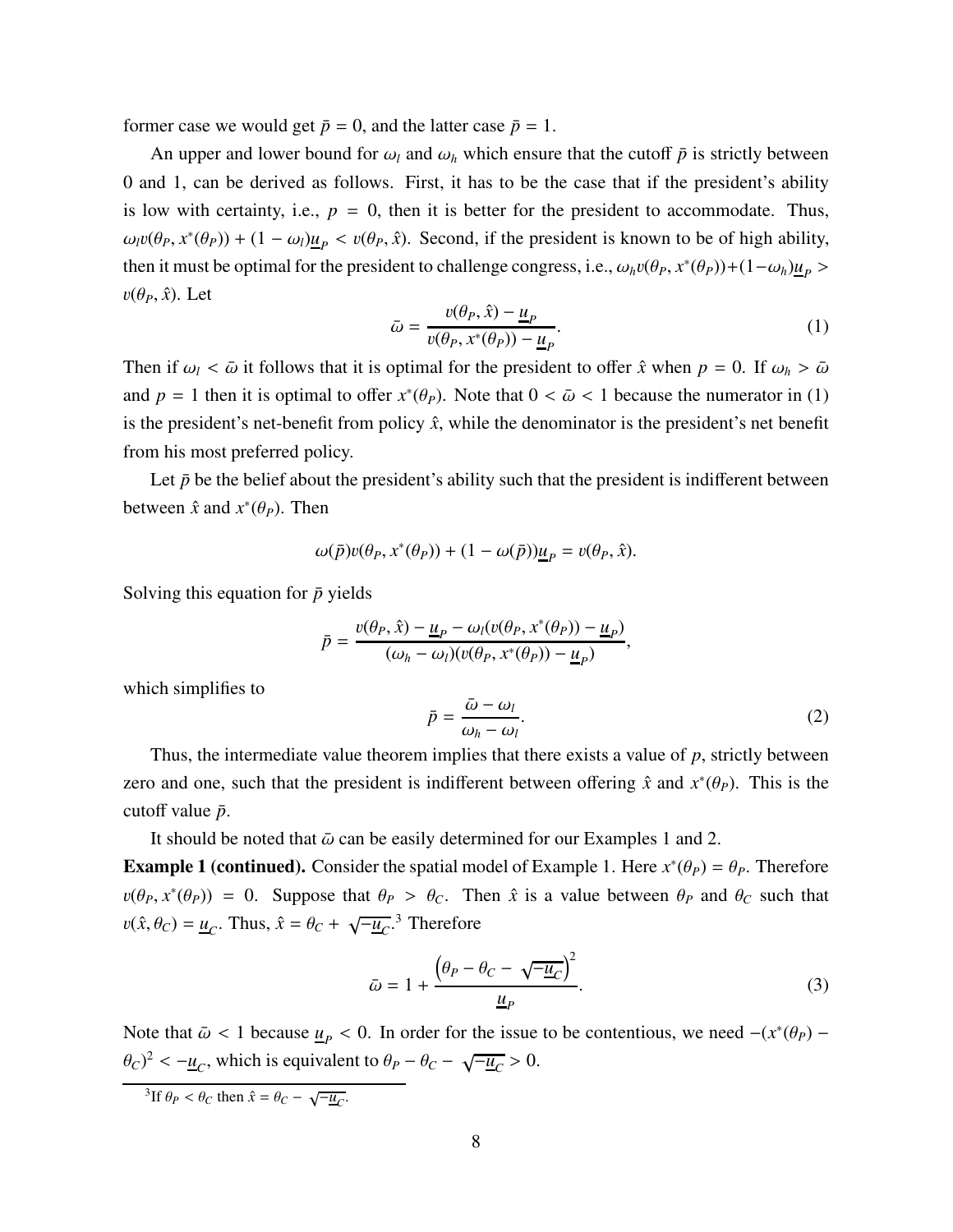**Example 2 (continued).** Consider the public good provision Example 2 with  $\theta_P > \theta_C$ . Suppose that costs are  $c(x) = x^2$  and that the reservation outcome is that no public good is provided, i.e.,  $u_C = \underline{u}_P = 0$ . Then  $x^*(\theta_P) = \theta_P/2$ , while  $\hat{x} = \theta_C$ . Thus,

$$
\bar{\omega} = \frac{4(\theta_P \theta_C - \theta_C^2)}{\theta_P}.
$$
\n(4)

The issue is contentious if and only if  $\theta_C x^*(\theta_P) - \theta_P^2 < 0$ , which is equivalent to  $\theta_C < \theta_P/2$ .

We now state our first result.

#### **Proposition 1** *Suppose that the model extends to a single period* ( $T = 1$ ).

- *1. If a policy is not contentious, then the president's policy proposal is always passed by congress, and thus there is no gridlock.*
- *2. Suppose that a policy is contentious. Let*  $\bar{p} = (\bar{\omega} \omega_l)/(\omega_h \omega_l)$ *, where*  $\bar{\omega}$  *is defined in* (1)*. Then for any*  $p < \bar{p}$ *, the policy always passes and there is no gridlock. For any*  $p > \bar{p}$ *, probability of gridlock is*  $1 - (p\omega_h + (1 - p)\omega_l)$ *, which is strictly decreasing in p.*
- *3. Gridlock is Pareto inefficient, i.e., if*  $p > \bar{p}$  *there exists a policy*  $x(p)$  *that makes both the president and congress strictly better o*ff *compared to the equilibrium payo*ff*s.*

It is worth noting that in the one-period case gridlock is solely caused by the president's attempt of passing policies that make congress worse off. In other words, congress would agree to any policy *x* with  $u_c(x) \ge \underline{u}_c$ . We show below that this is no longer true in the multi-period case.

Proposition 1 also shows that gridlock is not Pareto efficient, and hence socially costly. In particular, there exists a policy, *x*, which would make both congress and the president strictly better off if that policy is passed compared to the equilibrium payoffs. Note, however, that congress' utility from *x* is lower than the utility of having no policy implemented. Thus, if the president proposed *x*, congress would oppose it, making the president worse off policy  $x_p^*$  is also opposed by congress, however, in expectations the president is better off with  $x_P^*$  compared to *x*.

We next proceed with comparative statics about the cutoff  $\bar{p}$  that determines wether or not gridlock occurs. If preferences of congress and the president on a policy issue are sufficiently close, then that issue become non-contentious, and as a consequence, Proposition 1 implies that there is no gridlock. One may therefore expect that making preferences closer, i.e., reducing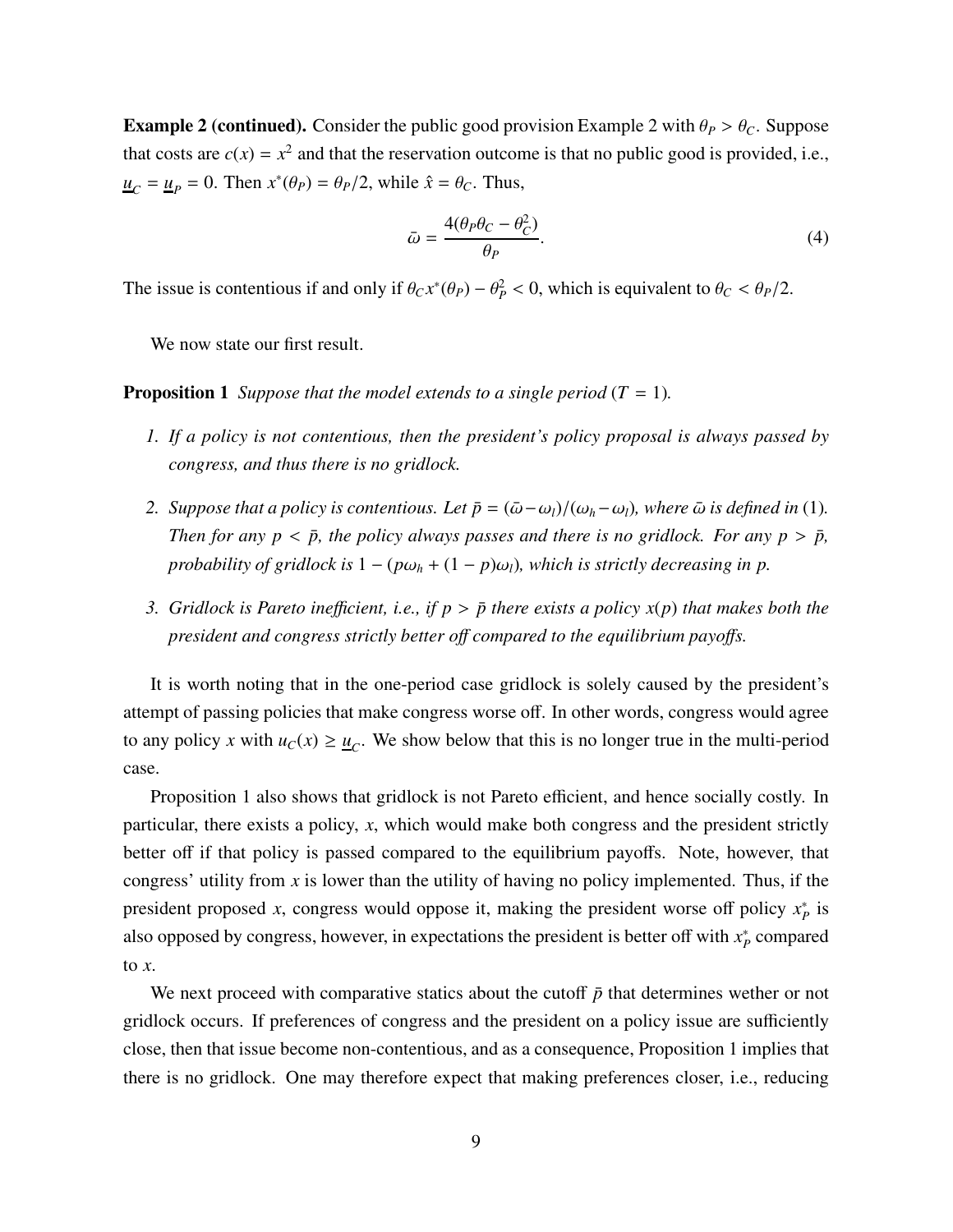

Figure 1: Expected Payoff Functions and Gridlock in One-period Model

 $|\theta_P - \theta_C|$  reduces gridlock. However, this is not always the case as the following example indicates.

**Example 3** Consider a public good provision problem as in Example 2. In particular, assume that utilities are  $v(\theta, x) = \theta x - x^2$ . Let  $\theta_C = 0.25$ ,  $\theta_P = 2$ ,  $\underline{u}_C = 0$ , and  $\underline{u}_P = 0.4$ . Further, let  $\omega_l = 0$  and  $\omega_h = 1$ . Apart from the particular parameter choices, the only real difference to Example 2 is that the president's reservation utility is nonzero. Thus, president would rather have no policy passed than a very low level of public good provision.

Recall that if the president wants to accommodate congress, he proposes  $\hat{x} = \arg \max_{x \in X} v(\theta_P, x)$ subject to  $v(\theta_C, x) \ge \underline{u}_C$ . For our parameters we get  $\hat{x} = 0.25$ . A president who challenges congress proposes  $x_p^* = \arg \max_{x \in X} v(\theta_P, x) = \theta_P/2$ .

The cutoff belief,  $\bar{p}$ , at which the president is indifferent between accommodating and challenging congress is therefore given by  $\bar{p}(0.25\theta_P^2) + (1 - \bar{p})(0.4) = 0.25\theta_P - (0.25)^2$  and hence

$$
\bar{p} = \frac{20\theta_P - 37}{20\theta_P^2 - 32}.\tag{5}
$$

Thus, at  $\bar{p} = 1/16$  if  $\theta_P = 2$ . It easy to check that the derivative of (5) with respect to  $\theta$  at  $\theta$  = 2 is strictly positive. Thus,  $\bar{p}$  is increasing in  $\theta$ *P*, which means that the set of parameters, *p*, for which gridlock occurs decreases as  $\theta_P$  is increased. For example, suppose  $p = 0.1$ , then if  $\theta_P = 2$ , the president challenges and there is a 10% probability of gridlock. However, if  $\theta_P$  is increased to 2.2, the president accommodates and the probability of gridlock is zero.  $\blacksquare$ 

Intuitively, what happens in Example 3 is that raising  $\theta_P$  raises both the utility of policy  $\hat{x}$  that congress would not oppose, as well as the utility of  $x_P^*$ , the president's most preferred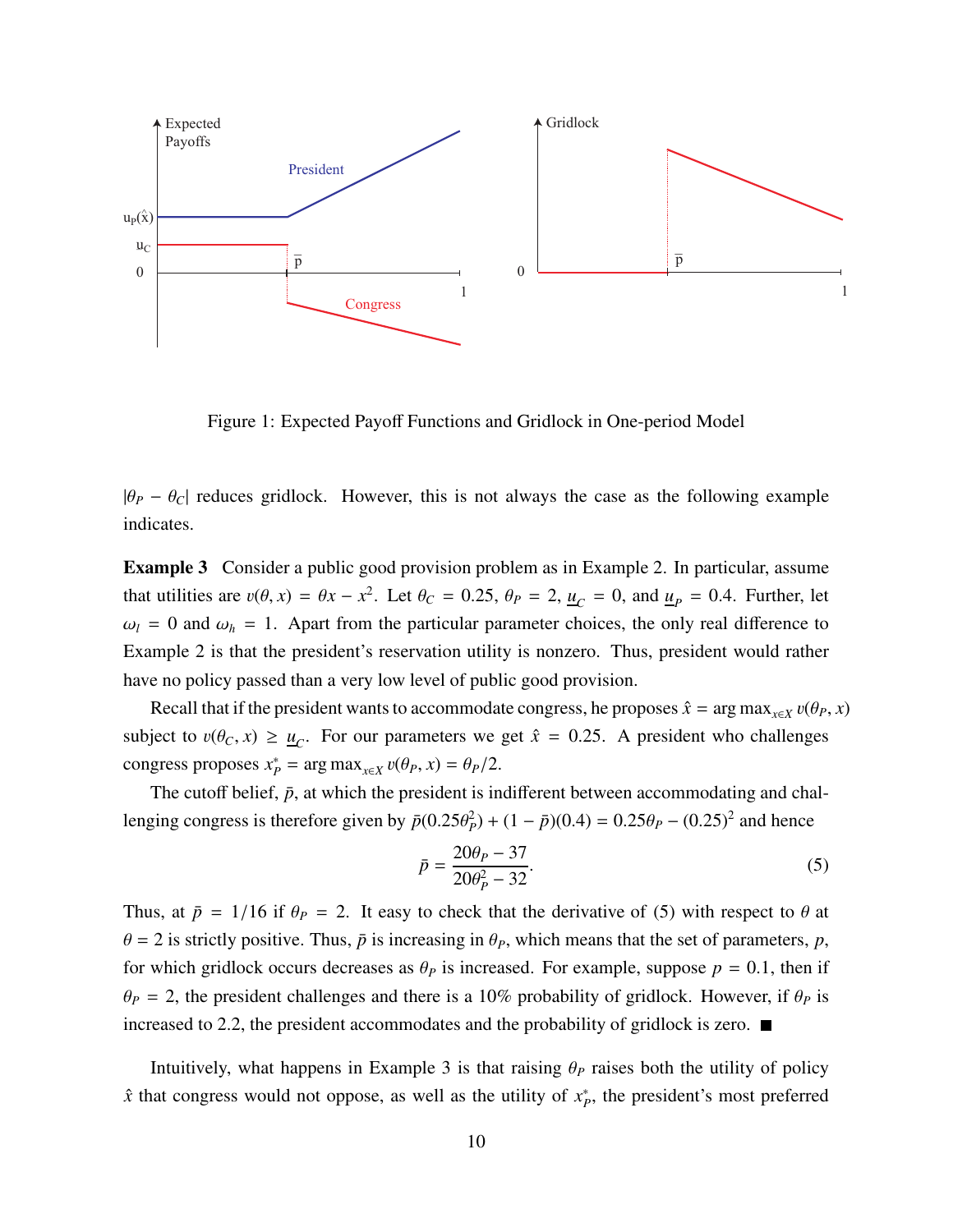policy. For the current value of  $\theta_P$  the presidents utility of  $\hat{x}$  is not much higher than the utility  $u_p$  of not implementing any policy. As  $\theta_p$  is increased, this utility difference increases at a larger percentage then the gain from choosing  $x_p^*$ , and hence, gridlock becomes more costly to the president.

If, instead, raising  $\theta_P$  lowers the utility of  $\hat{x}$ , then gridlock always increases. This is the case if the utility at  $x_P^*$  is independent of  $\theta$ . This is the case in example 1, when utility is  $v_t(\theta, x) = -(x - \theta)^2$ . We also show that keeping  $\theta_P$  fixed, while moving  $\theta_C$  closer to  $\theta_P$  raises  $\bar{p}$ , thus reducing the number of cases in which gridlock occurs.

Finally, if the cost of gridlock to the president is increased (i.e., ,  $\underline{u}_P$  is decreased) then the president is less likely to cause gridlock. Because gridlock in the one-period case is caused by the president, gridlock becomes less likely if congress is more accommodating, which is the case if  $\underline{u}_C$  is lowered. We state this result formally.

Proposition 2 *Suppose that there is only one period, i.e., T* = 1 *and that the policy issue is contentious. Suppose also that*  $\omega_l < \bar{\omega} < \omega_h$ , so that  $\bar{p} \in (0, 1)$ *. Then*  $\bar{p}$  increases—hence *gridlock occurs for a smaller range of p— if*

- *1.*  $\mathbf{u}_c$  decreases or  $\mathbf{u}_p$  increases;
- *2.*  $\theta_C$  *is moved toward*  $\theta_P$ *, provided that*  $\theta_C < \theta_P$  *and higher types receive a higher utility from policies x that are larger than their optimal policy, that is, if*  $\frac{\partial v_t(\theta,x)}{\partial x} < 0$  *then*  $\frac{\partial v_t(\theta,x)}{\partial \theta} > 0$ *;*
- *3.*  $\theta_P$  *is moved toward*  $\theta_C$ *, provided that*  $\theta_C < \theta_P$  *and the president's maximum utility is nonincreasing in*  $\theta_P$ *, that is,*  $\frac{d}{d\theta_P}(v(\theta_P, x^*(\theta_P))) \leq 0$ <sup>4</sup>

The static version of our model could explain several of hypotheses about the determinants of gridlock proposed by Binder (1999). In the partisan and electoral context, our comparative statics result regarding the distance between  $\theta_C$  and  $\theta_P$  explains Binder (1999)'s hypothesis regarding the polarization ("Hypothesis 2: The greater the polarization of the partisan elite. the higher is the level of policy gridlock."). In the policy context, the reservation utility of congress  $u_c$  can be thought of the level of federal budget surplus or the public support for governmental action ("Hypothesis 7: The greater the federal budget surplus relative to ourlays, the lower is the level of policy gridlock; Hypothesis 8: The greater the level of public support for governmental action, the lower is the level of policy gridlock.")

<sup>&</sup>lt;sup>4</sup>For parts 2 and 3 of Proposition 2, the conditions are opposite for the case of  $\theta_C > \theta_P$ ; For example, for part 3, the condition also holds if  $\theta_C > \theta_P$  and the president's maximum utility is *nondecreasing* in  $\theta_P$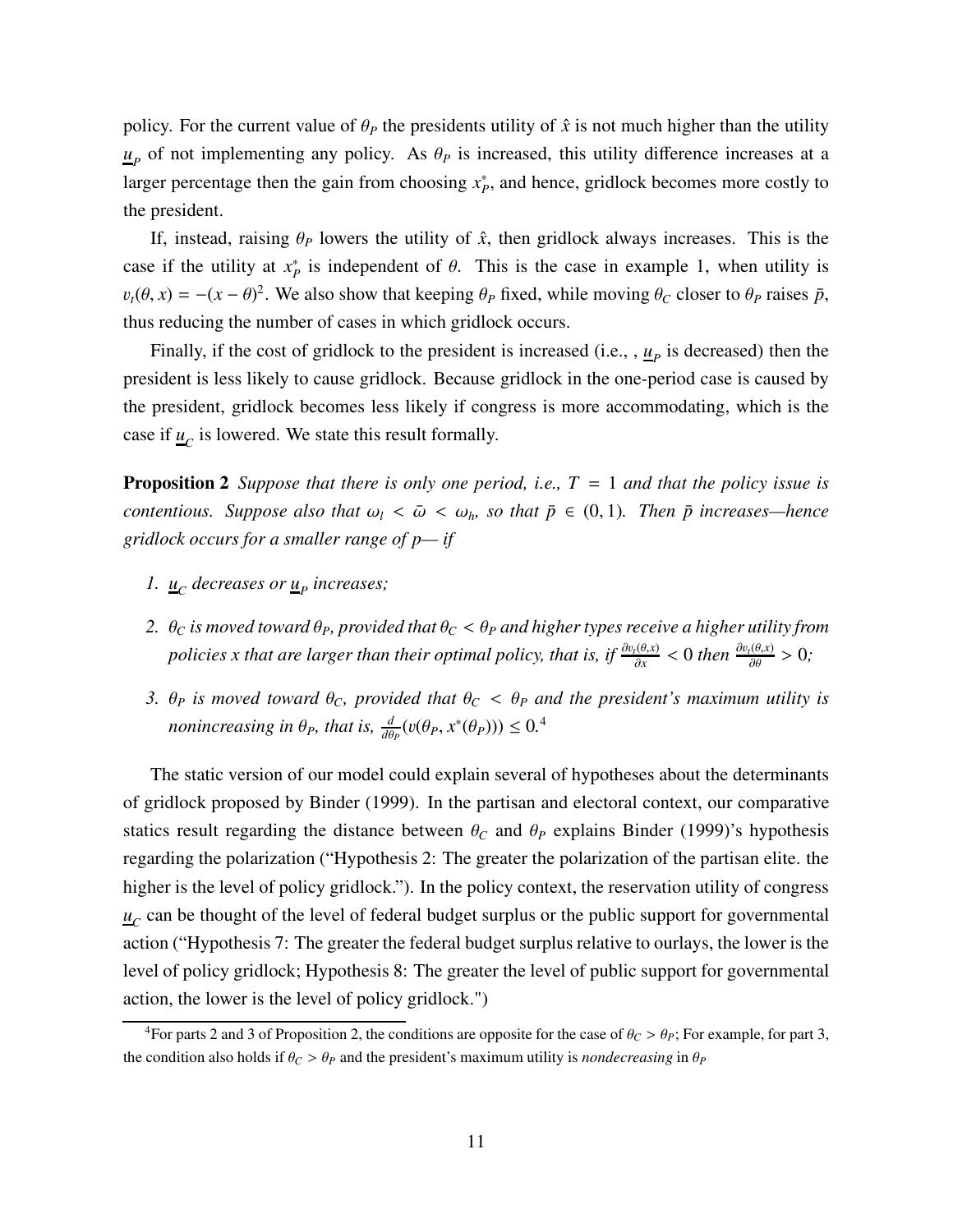Furthermore, extending our model to more than a single period provides new insights regarding the informational incentives, which could increase or decrease the amount of gridlock. The dynamic version of the model will be analyzed in the next chapter.

## 5 Equilibria in a Two-Period Model

### 5.1 Gridlock for Non-Contentious Issues

We have seen that in a one-period model, gridlock can only occur for contentious issues. Further, given the president proposes policies, gridlock is caused by the president proposing policies which give congress less than the reservation utility  $\bar{u}_C$ . In other words, the president is the sole cause for gridlock. Both of these insights are not longer true in the two-period case.

Suppose we start in period 1 with a non-contentious policy issue, followed by a contentious policy issue in the second period. For heuristic purposes, suppose that congress and the president have the same preference for the first policy issue, i.e.,  $\theta_{P,1} = \theta_{C,1}$ . Let  $p_1$  be the prior belief of the president's ability.

Equilibrium in the second period is the same as one in the one-period model in the previous section. In the two-period model, the expected payoff functions in Figure 1 become the continuation payoff function  $V_{C,2}(p_2)$  and  $V_{P,2}(p_2)$  in the second period as a function of the posterior belief  $p_2$ . Denote the cutoff value for beliefs in the second period by  $\bar{p}_2$ . In this subsection, we consider the case with high prior belief about the president's ability—in particular, we assume  $p_1 > \bar{p}_2$ .

In the first period, it is optimal for the president to propose policy  $x_{P,1}^* = \arg \max_{x \in X} v_1(\theta_P, x)$ , which also maximizes the utility of congress given that preference parameters are the same. If congress accepts the policy, the prior about the president's ability does not change, i.e.,  $p_1 = p_2$ . Because  $p_1 > \bar{p}_2$  there is gridlock in the second period. Given the discontinuity of congress' payoff function at  $p_2$ , it may be optimal to ensure that the updated prior  $p_2$  is at least with some positive probability to the left of  $\bar{p}_2$ . Congress can achieve this by opposing the first-period policy, even though it is congress' most preferred policy. In other words, we may observe gridlock although the policy is non-contentious, and this gridlock is caused by congress.

Consider the following example.

**Example 4** Suppose that the set of policies in both periods is  $X = [0, 1]$ . Let  $v_t(\theta, x) = -(x - \theta)^2$ . In the first period, the ideal points are  $\theta_{P,1} = \theta_{C,1} = 1/2$ , and  $\theta_{P,2} = 1$ ,  $\theta_{C,1} = 0$  in the second period. Let  $\omega_l = 1/2$  and  $\omega_h = 1$ . The reservation utilities are  $\underline{u}_C = -1/4$  and  $\underline{u}_P = -1$  in both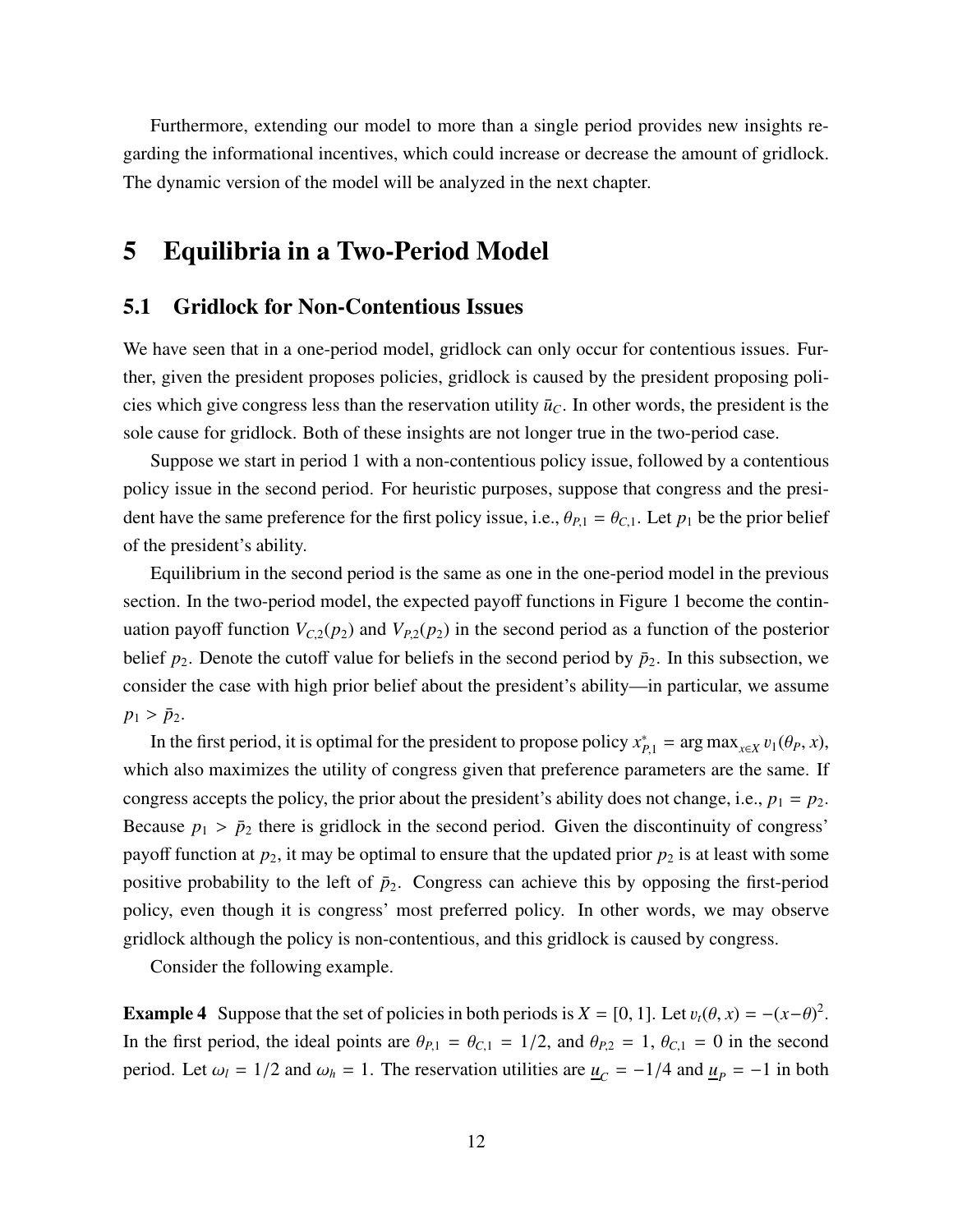periods. As defined above, let  $\omega(p) = p\omega_h + (1 - p)\omega_l = (1 + p)/2$  be the probability that the president manages to pass a policy initially opposed by congress.

Solving for the equilibrium in the subgames starting in the second period we get  $\hat{x}_2 = 1/2$ , and the president is indifferent between accommodating congress with  $\hat{x}_2$ , or offering his most preferred policy  $x_{P,2}^* = 1$  if  $\omega(\bar{p})(-(x_{P,2}^* - 1)^2) + (1 - \omega(\bar{p}))\underline{u}_{P,2} = -(\hat{x}_2 - 1)^2$ , i.e., if  $\bar{p} = 1/2$ . Thus, the expected payoffs are

$$
V_{P,2}(p) = \begin{cases} -\frac{1}{4} & \text{if } 0 \le p < \frac{1}{2}; \\ -\frac{1}{2} + \frac{p}{2} & \text{if } \frac{1}{2} < p \le 1; \end{cases} \qquad V_{C,2}(p) = \begin{cases} -\frac{1}{4} & \text{if } 0 \le p < \frac{1}{2}; \\ -\frac{5}{8} - \frac{3p}{8} & \text{if } \frac{1}{2} < p \le 1. \end{cases}
$$

Now suppose that  $p_1 > 1/2$ . In the first period, both players have the same preference parameter and the president proposes their most preferred policy  $x_{p,1}^* = 1/2$ . Suppose congress accepts the proposal. Then the policy passes with probability one, yielding utility of zero to congress. In the second period, the posterior stays the same  $(p_1 = p_2)$ , and thus the congress receives the expected payoff of  $V_{C,2}(p_1)$ .

If congress opposes the policy, then the proposal is passed with probability  $\omega(p_1) = (1 +$  $p_1$ )/2 (congress receiving utility 0), or it fails with the remaining probability of  $(1 - p_1)/2$  (and congress receives utility  $\underline{u}_C = -1/4$ .

After the opposition of congress, the posterior belief  $p_2$  is updated depending on the firstperiod outcome. If the project fails to pass, then the fact that  $\omega_h = 1$  implies that the president's ability is low (that is,  $p_2 = 0$ ). As a consequence, the president will accommodate by proposing  $\hat{x}_2 = 1/2$ , which yields utility  $\mu_C = -1/4$  to congress. If the policy passes in the first period against the opposition of congress, then the posterior belief becomes  $p_2 = 2p_1/(1 + p_1) > p_1$ . By assumption  $p_1 > 1/2$ , and hence the president will challenge congress with proposal  $x_{p,2}^* = 1$ and succeed with probability *<sup>p</sup>*2. Congress receives a payoff of <sup>−</sup>1 in this case. With probability 1 −  $p_2$  proposal  $x_{p,2}^*$  does not pass and congress' payoff is  $\underline{u}_C$ .

Adding all these terms, it follows that congress' ex-ante expected payoff from opposing the policy in the first period is <sup>−</sup>(9 <sup>+</sup>7*p*1)/16. The net-benefit to congress from opposing the policy in the first period is therefore  $-(9 + 7p_1)/16 - V_{C,2}(p_1) = (1 - p_1)/16$ , which is positive for any prior  $p_1 < 1$ .

Gridlock occurs in the first period with probability  $(1 - p_1)/2$  when  $p > 1/2$  and with probability zero when  $p < 1/2$ . Again, we observe the non-monotonicity of gridlock discussed in proposition 3. However, the main difference is that gridlock occurs for an issue about which both congress and the president share the same preferences. Moreover, it is congress who causes gridlock.

In the second period, gridlock occurs only if the project succeeds in the first period but fails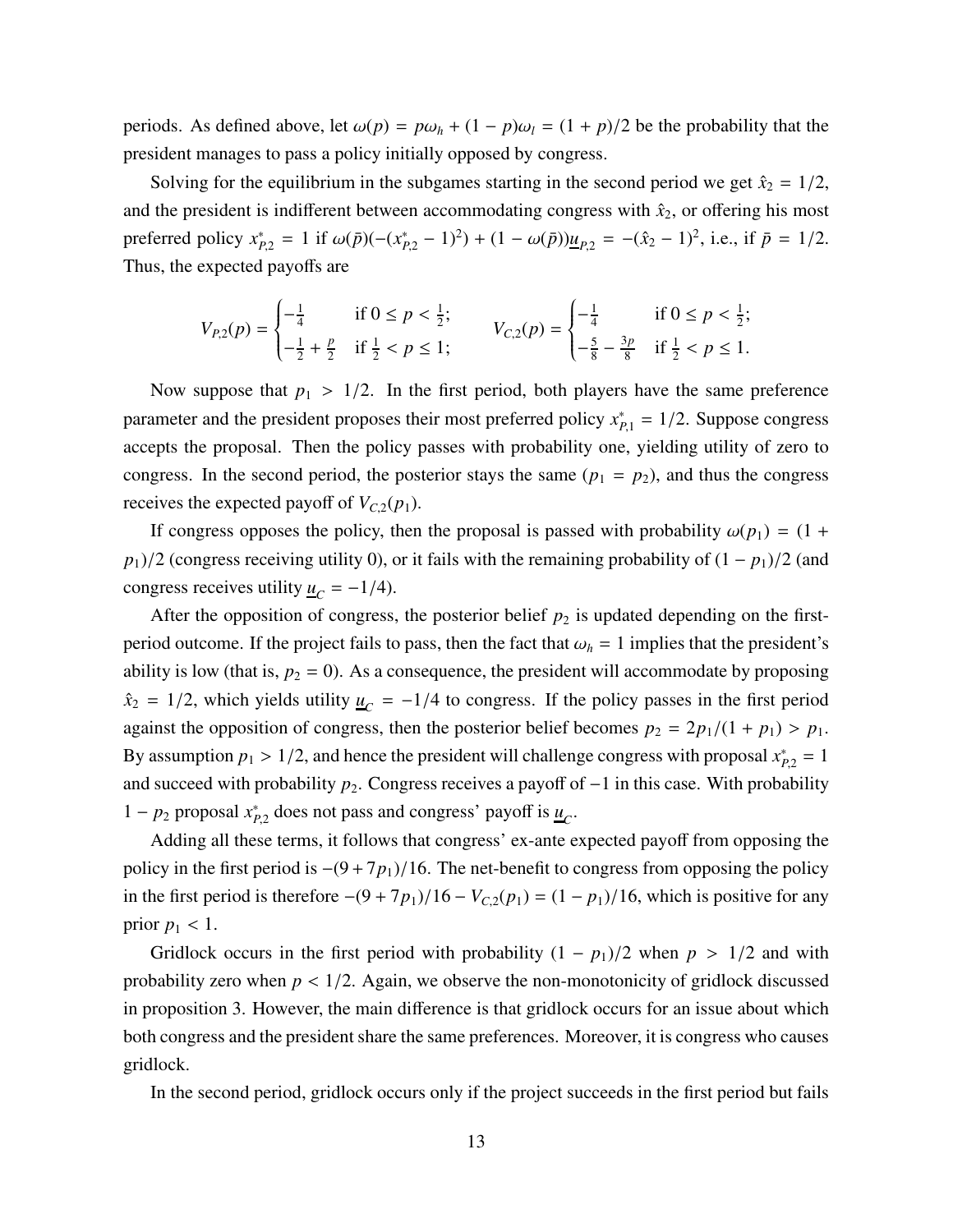in the second. The ex-ante probability of this event is  $(1 - p_1)/4$ . Thus, the controversy over the contentious issue in the second period is not just shifted to the first period. Instead, we get gridlock in both periods, with the incidence of gridlock in the first period on the non-contentious issue being the same as the level of gridlock in a one-period model where only the contentious issue is present.

We next investigate more generally when gridlock occurs for non-contentious issues. As in example 4 we assume that there is a non-contentious policy in the first period, followed by a contentious policy in the second period. To analyze equilibria of the game, we proceed by backward induction. The equilibria in the second period are the same as those in the one-period model characterized in proposition 1. We define  $\bar{\omega}_t$  for the second period as in (1), i.e.,

$$
\bar{\omega}_t = \frac{v_t(\theta_{P,t}, \hat{x}_i) - \underline{u}_{P,t}}{v(\theta_{P,t}, x_i^*(\theta_{P,t})) - \underline{u}_{P,t}},
$$
\n(6)

where  $\hat{x}_t$  is the president's most preferred policy that gives congress its reservation utility in the second period, i.e.,  $\hat{x}_t$  = arg max<sub>x</sub>  $v_t(\theta_{P,t}, x)$  s.t.  $v_t(\theta_{c,t}, x) \ge \underline{u}_{C,t}$  and  $x_t^*(\theta_{P,2})$  is the president's unconstrained most preferred policy, i.e.,  $x_t^*(\theta_{P,2}) = \arg \max_x v_t(\theta_{P,t}, x)$ 

A key parameter for characterizing equilibria in the two period model is given by

$$
\alpha = \frac{v_1(\theta_{C,1}, x^*(\theta_{P,1})) - \underline{u}_{C,1}}{\underline{u}_{C,2} - v_2(\theta_{C,2}, x^*(\theta_{P,2}))}.
$$
\n(7)

Note that  $\alpha$  is the ratio of congress' net-benefit from receiving the president's most preferred policy in the first period over the cost of the president's most preferred policy in the second period. Note that the numerator is strictly positive if the issues at  $t = 1$  is not contentious, while the denominator is strictly positive if the second period policy issue is contentious.

For example, if we consider the spatial voting model of example 1 then

$$
\alpha = \frac{-(\theta_{C,1} - \theta_{P,1})^2 - \underline{u}_{C,1}}{\underline{u}_{C,2} + (\theta_{C,2} - \theta_{P,2})^2}.
$$
\n(8)

In the the above example, gridlock occurs because it useful for congress to weaken the president. That is, if the president does manage to get the project passed in the first period, the updated prior is below the cutoff  $\bar{p}_2$ . Hence it becomes optimal for the president to accommodate congress. Therefore gridlock over the non-contentious issue requires the following: First, the initial belief  $p_1 > \bar{p}_2$ , and hence if no additional information is revealed the president will offer his most preferred policy,  $x_2^*(\theta_{P,2})$ . Second, if bad information about the president's ability is revealed, then the updated prior,  $\pi_F(p_1) < \bar{p}_2$ . Thus, in the first period, the belief  $p_1 < \hat{p}_1$  where

$$
\bar{p}_2 = \pi_F(\hat{p}_1) = \frac{\hat{p}_1(1 - \omega_h)}{\hat{p}_1(1 - \omega_h) + (1 - \hat{p}_1)(1 - \omega_l)}.
$$
\n(9)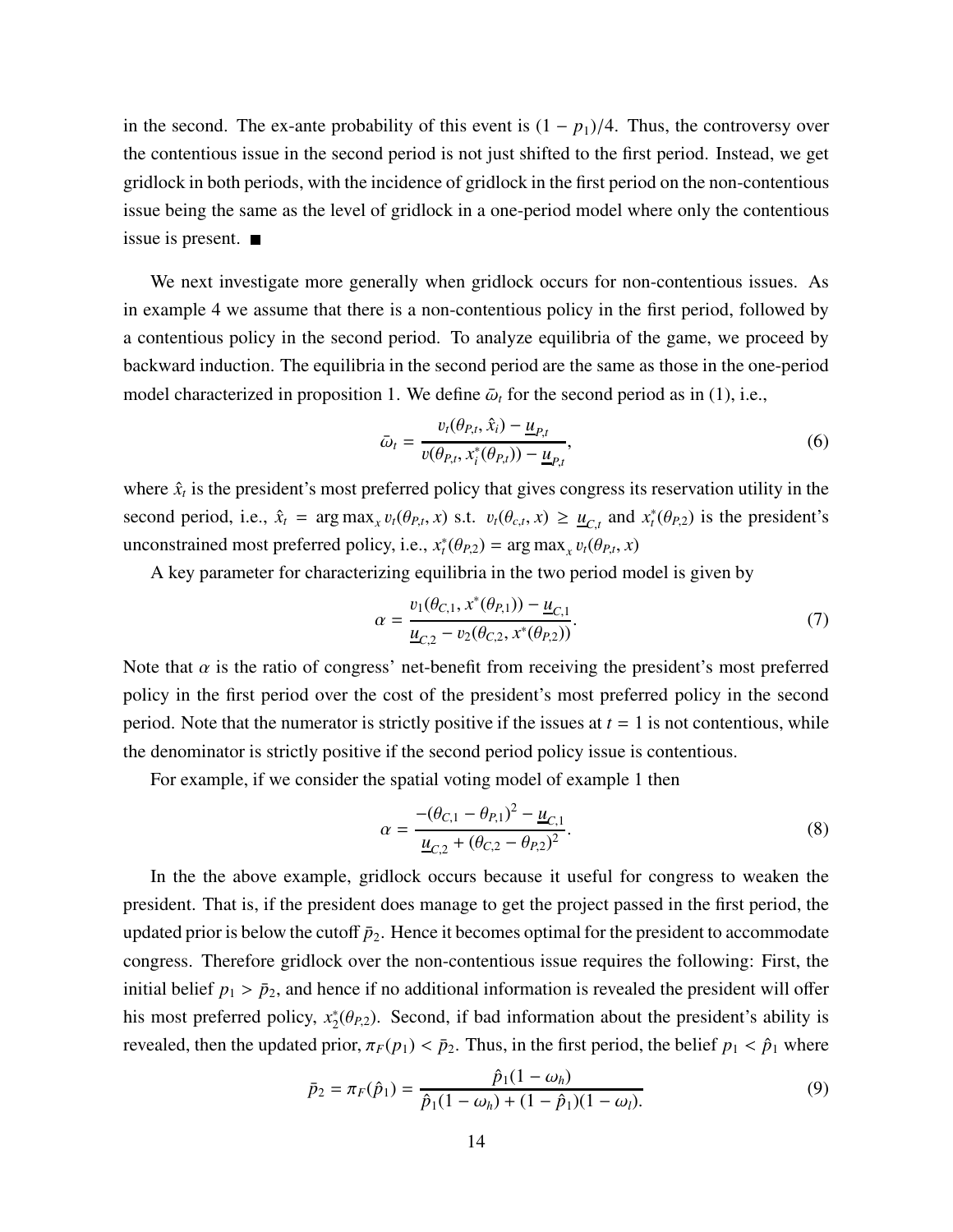If  $\omega_l < \omega_h$  then it is immediate that  $\hat{p}_1 > \bar{p}_2$ .

The following result characterizes the conditions under which gridlock occurs.

Proposition 3 *Suppose there are two time periods T* = 2 *and that the first-period policy is not contentious, while the second period policy is contentious. Further, let*  $\omega_l < \bar{\omega}_2$  and  $\omega_h > \bar{\omega}_2$ , *where*  $\bar{\omega}_2$  *is defined in* (6)*. Let*  $\bar{p}_2 = (\bar{\omega}_2 - \omega_l)/(\omega_h - \omega_l)$ *, and*  $\alpha$  *be given by* (7)*. Let*  $\omega(p)$  =  $\omega_h p + \omega_l (1 - p)$ *. Finally, let*  $\hat{p}_1$  *be defined by* (9)*.* 

*Then:*

- *1. Gridlock occurs with probability*  $1 \omega(p_1)$  *in the first period in the following cases:* 
	- *(a)* For all  $p_1$  *with*  $\bar{p}_2 < p_1 < \hat{p}_1$  *if*  $\omega_l \ge \alpha$ *.*
	- *(b)* For all  $p_1$  with  $\max{\{\bar{p}_1, \bar{p}_2\}} < p_1 < \hat{p}_1$ , if  $\omega_l < \alpha < \omega_h$ , where

$$
\bar{p}_1 = \frac{(1 - \omega_l)(\alpha - \omega_l)}{(1 + \alpha - \omega_h - \omega_l)(\omega_h - \omega_l)}.
$$
\n(10)

*In all other cases there is no gridlock in the first period.*

- 2. If  $p_1 < \bar{p}_2$  *then there is not gridlock in the second period. If*  $p_1 > \hat{p}_1$  *then the probability of gridlock in the second period is*  $1 - \omega(p_1)$ *. If there is gridlock in the first period, then the ex-ante probability of gridlock in the second period is*  $\omega(p_1)(1 - \omega(\pi_S(p_1)))$ *, where*  $\pi_S(p_1) = \omega_h p_1/(\omega_h p_1 + \omega_l(1-p_1))$  *is the updated prior after the president fails to get the first-period policy passed.*
- *3. Gridlock is Pareto ine*ffi*cient, i.e., if gridlock occur in either period, then there exists policies in both periods that make the president and congress strictly better o*ff*.*

Consider again example 4. Equation (8) implies that  $\alpha = 1/3$ . Because  $\omega_l = 1/2 > \alpha$  the first case in proposition 3 applies. Because  $\hat{p}_1 = 0$  it follows that gridlock occurs for all  $p_1 > \bar{p}_2$ . Further, (3) implies that  $\bar{\omega}_2 = 3/4$ , and hence  $\bar{p}_2 = 1/2$ .

Now suppose we lower  $\omega_h$  to 0.9 and raise  $\omega_l$  to 0.6. This does not affect that values of  $\bar{\omega}_2$  and  $\alpha$ . Using the formula in proposition 3 it follows that the value of  $\bar{p}_2$  remains at 1/2. However, (9) implies that  $\hat{p}_1$  decreases to 4/5. Thus, gridlock no longer occurs if the president's expected ability is sufficiently high, i.e., if  $p_1 > \hat{p}_1$ .

In the second period, there is no gridlock if  $p_1 < \bar{p}_2$ . If  $p_1$  is between  $\bar{p}_2$  and  $\hat{p}_1$  then as stated in the proposition, gridlock occurs with probability  $1 - \omega(p_1) = 0.3 - 0.1p$  in the first period, and in the second period with probability  $p\omega_h(1-\omega_h)+(1-p)\omega_l(1-\omega_l) = 0.21-0.05p_1$ . If  $p_1 > \hat{p}_1$  gridlock in the second period occurs with probability  $1 - \omega(p_1) = 0.3 - 0.1p$ .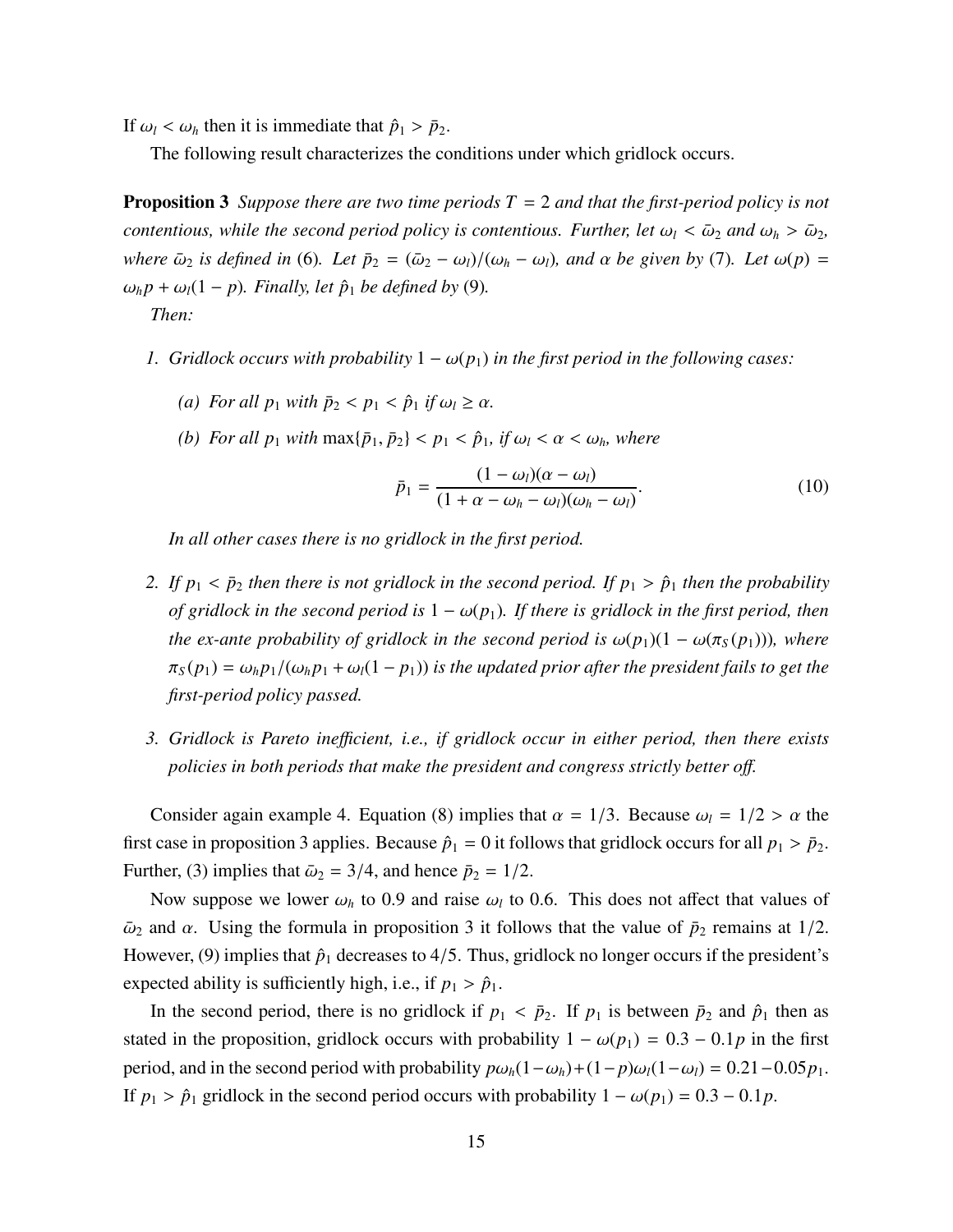

Figure 2: Gridlock in the first (left panel) and second period (right panel)

Figure 2 shows the incidence of gridlock in the first period (left panel) and second period (right panel) as a function of the president's ability  $p_1$ . As in the one period case shown in Figure 1 gridlock is a non-monotone function of  $p_1$ , and no gridlock occurs if the president's ability is low. However, unlike in the one-period case, the left panel indicates that not gridlock occurs in the first period if the president's ability is sufficiently high. This is because if the president is initially too strong, learning from the first policy issue does not affect his future behavior.

The dashed blue line in the right panel shows that level of gridlock that would occur if there were no first period, i.e., if we had a one-period model. Comparing that dashed line to the solid line we can see the impact of the first period on the second model period. That is, we get some reduction of gridlock if  $p_1$  is between 0.5 and 0.8, but this reduction does not make up for the increase of gridlock in the first period. The reason why gridlock occurs in the first period is because of the congress' incentive of weakening the president. For example, if these incentives where not present, and  $p_1 = 1/2$  (or more precisely is marginally larger than  $1/2$ ) we would have 0 gridlock in period 1 and 25% gridlock in period 2, i.e., an average rate of gridlock of 12.5% over the two periods. In contrast, in equilibrium we have a rate of 25% in the first period, and of 18.5% in the second period, i.e., an average rate of 21.75%.

Proposition 3 indicates that in the first period gridlock is linearly decreasing in  $p_1$  between  $\bar{p}_2$ and  $\hat{p}_1$ , and hence the left-panel of figure 2 shows the generic case. The gridlock curve between  $p_1$  and  $\bar{p}_2$  for the second period is also a straight line, but the slope need not be negative as in the right-panel of figure 2.

As indicated in proposition 3, gridlock in the second period is determined by two factors: The first factor is the probability  $\omega(p_1)$  that the president is successful in the first period, which is an increasing function of  $p_1$ . The second factor is the probability of the president not being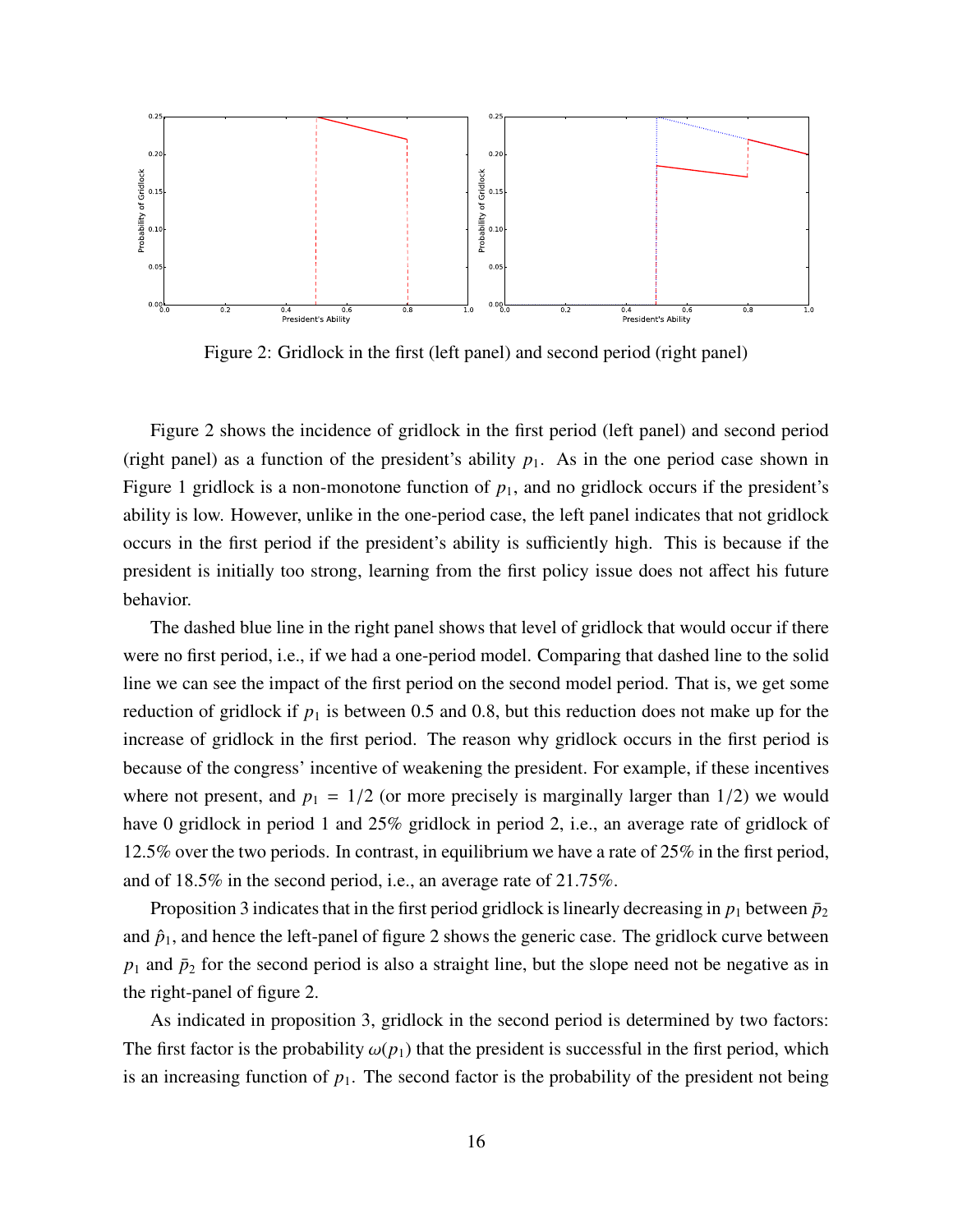successful in the second period, contingent on being successful in the first period, which is given by  $1 - \omega(\pi_S(p_1))$ . This second factor is decreasing in  $p_1$ . It is easy to verify that  $\omega(p_1)(1 \omega(\pi_S(p_1)) = p_1(\omega_h - \omega_l)(1 - \omega_h - \omega_l) - \omega_l(1 - \omega_l)$ . Thus, the slope of the line is positive, and gridlock increases with *p* if  $\omega_l + \omega_h < 1$ .

For example, suppose  $\theta_{C,1} = 0.05$ ,  $\omega_l = 0.1$  and  $\omega_h = 0.8$ . Let  $\underline{u}_P = -0.5$  with all other parameters being the same as in example 4. It follows immediately that  $\alpha = 0.633$  and that  $\bar{\omega}_2$  = 0.5. Thus, the proposition implies that  $\bar{p}_2$  = 0.571. Further  $\hat{p}_1$  = 0.857. Then the probability of gridlock in the second period between  $\bar{p}_1$  and  $\hat{p}_1$  is  $0.09 + 0.07p_1$ , which is increasing in  $p_1$ .

Finally, proposition 3 shows that gridlock remains inefficient in the two-period model. For the first model period this is immediate. The president proposes his most preferred policy  $x^*(\theta_{P,1})$  in the first period, which makes congress strictly better off than  $\underline{u}_{C,1}$ . If congress opposes the policy, then congress' payoff is  $\underline{u}_{C,1}$  with probability  $1-\omega(p_1)$  and  $x^*(\theta_{P,1})$  with the remaining probability. Thus, congress' utility in the first period is strictly decreased in the gridlock case. The argument for the second period is the same as in proposition 1.

We next investigate what happens if issues become more or less contentious.

Proposition 4 *Suppose there are two time periods T* = 2 *and that the first-period policy is not contentious, while the second period policy is contentious. Then the set of parameters,*  $p_1$ *,*  $\omega_b$ *,*  $\omega_h$  *for which gridlock occurs about the non-contentious issue increases if*  $\theta_{C,1}$  *is moved away from*  $\theta_{P,1}$  *or*  $\theta_{C,2}$  *is moved away from*  $\theta_{P,2}$ *.* 

Intuitively, if the second period policy issues becomes more contentious, in the sense that the difference in preferences increases, then gridlock becomes more likely: The benefit to congress of generating gridlock is to weaken the president, and that benefit increases if the difference in preferences is increased. Similarly, if we increases the difference in preferences in the first period, then the net benefit to congress from the first policy issue, and hence the cost of gridlock decreases. As a consequence, gridlock occurs for more parameter values.

### 5.2 Accommodating Congress for Contentious Issues

For the static model, Proposition 1 shows that gridlock can only if an issue is contentious. For contentious issue gridlock always occurs if  $\omega_h$  is not too small and it is sufficiently likely that the president's ability is high. In this case the president proposes his most preferred policy  $x_p^*$ , which is rejected by congress. Moreover, congress would reject any policy that yields a lower payoff than  $\underline{u}_C$ .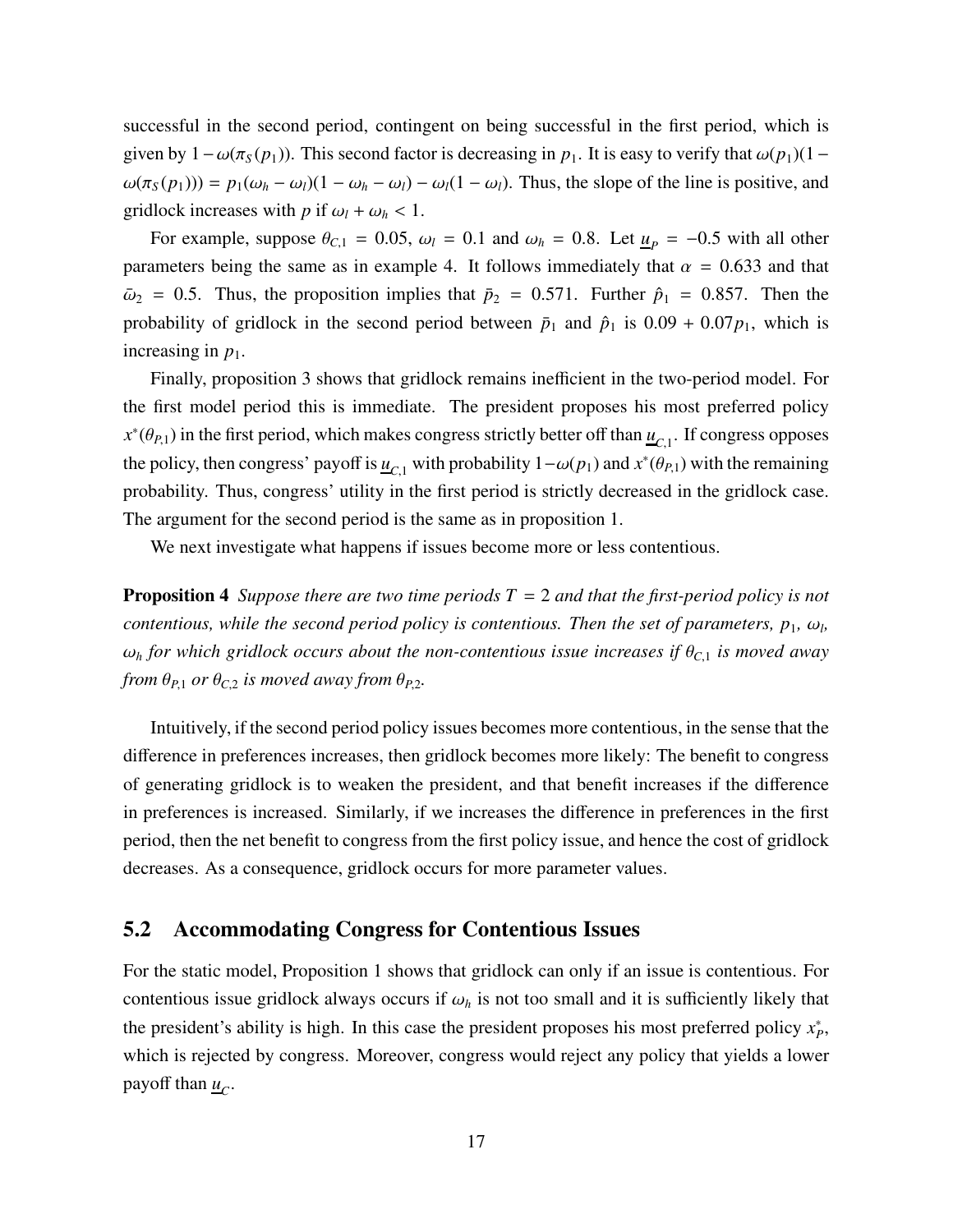We now investigate how the incentives and congress change in the dynamic model. We start, by providing an example in which the incidence of gridlock is reduced, because congress is unwilling to oppose the president.

**Example 5** Consider again the spatial voting model of example 4. Utilities are  $v_t(\theta, x)$  =  $-(x - \theta)^2$  on the set of policies  $X = [0, 1]$  in both periods. Suppose that the ideal points of the president are  $\theta_{P,1} = \theta_{P,2} = 1$  while those of Congress are  $\theta_{C,1} = 1/4$  and  $\theta_{C,2} = 1/2$ . The reservation utilities are  $\underline{u}_C = -1/16$  and  $\underline{u}_P = -1$  in both periods. Finally, suppose that  $\omega_l = 0$ and  $\omega_h = 1$ .

Note that the policies in both periods are contentious: The president's ideal policy is  $x_p^* = 1$ , and congress' utility from these policies are  $-1$ , and  $-1/4$ , respectively, which is less than  $\underline{u}_C$ .

We can determine equilibria in the second period by using Proposition 1. In particular, (3) implies that  $\bar{\omega}_2 = 15/16$ . Further,  $\bar{p}_2 = (\bar{\omega} - \omega_l)/(\omega_h - \omega_l) = \bar{\omega}$ , i.e., gridlock occurs in the second period if the prior about the president's ability in the second period is  $p_2 > 15/16$ .

If congress and the president were myopic in the first period then we can determine the cutoff for  $p_1$  that gives rise to gridlock by using Proposition 1 and (3) imply that  $\bar{\omega}_1 = 3/4$ , and hence  $\bar{p}_1 = 3/4$ . However, we now show that because of the strategic considerations in the dynamic game (when players are not myopic), gridlock does not occur for priors  $p_1$  between  $\bar{p}_1$ and  $\bar{p}_2$ .

The president's most preferred policy that gives congress its reservation utility in the second period is  $\hat{x}_2 = 3/4$ . This is the policy the president offers if  $p_2 < \bar{p}_2 = 15/16$ . If  $p_2 > \bar{p}_2$  then the president offers policy  $x^* = 1$ . In the first period, both players need to take into account the effect of policy outcomes on the posterior belief of the president's ability. Suppose that the congress rejects the president's proposal. Given that  $\omega_l = 0$ , passage of the policy means that the president is of high ability with probability 1, i.e.,  $p_2 = 1$ . If the project fails, then the updated prior  $p_2 = 0$ .

Suppose the president makes an offer  $x_1 = 1$ . Congress' payoff it it accepts the proposal  $-(1 - \theta_{C,1})^2 + (\hat{x}_1 - \theta_{C,2})^2 = -5/8$ . Now suppose that congress opposes the proposal. A president who gets the proposal passed is of high ability, i.e.  $p_2 = 1$ , and of low ability,  $p_2 = 0$ , otherwise. Thus, congress' expected payoff is

$$
p_1\left(-(1-\theta_{C,1})^2-(1-\theta_{C,2})^2\right)+(1-p_1)\left(\underline{u}_C-(\hat{x}_2-\theta_{C,2})^2\right)=-\frac{1}{8}-\frac{11p_1}{16}.
$$

Thus, accepting  $x_1 = 1$  is better for congress if  $p_1 > 11/18$ . Thus, congress will accommodate the president for all  $p_1$  with  $\bar{p}_1 < p_2 < 15/16$ , and hence gridlock is reduced. However, also notice that the president will choose policy  $x_1 = 1$  even if  $11/18 \le p_1 < \bar{p}_1$ . In other words, the president takes advantage of congress' unwillingness to oppose even extreme policies.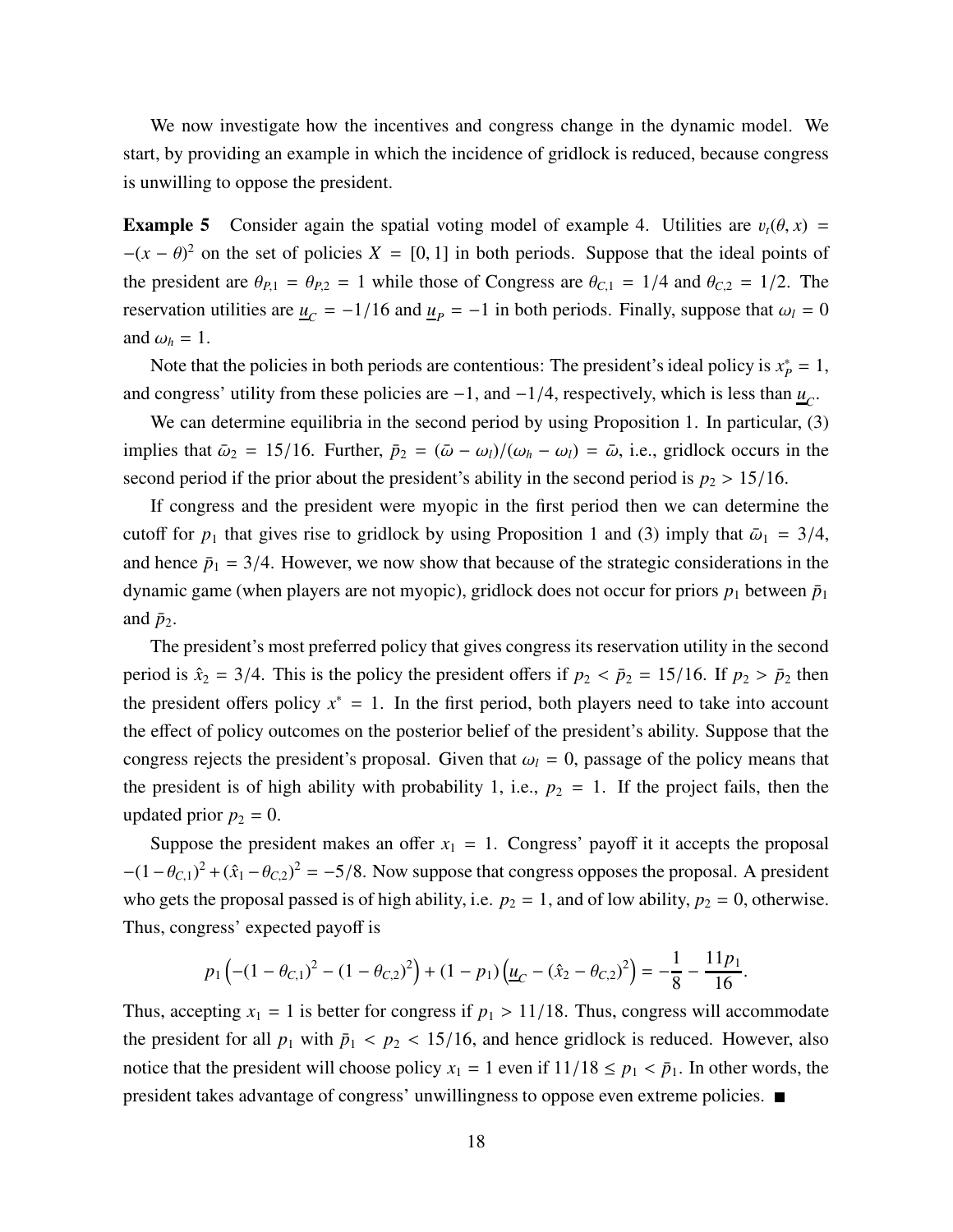What drives example 5 is that disagreement in the second period is larger than in the first period. At first glance this may look like a similar situation as in example 4 but there are two important differences. First, the policy in the period one is contentious, and hence congress would be willing to oppose the president in a one-period setting (in our case if  $p_1 > 3/4$ ). Second, the initial prior  $p_1 < \bar{p}_2$ . Hence, if no information is revealed then the president will accommodate congress in the second period by choosing the more moderate proposal  $\hat{x}_2 = 3/4$ instead of  $x^* = 1$ .

In this setting information revelation is bad for congress - if the president is revealed to be weak, decisions in the second period are unaffected, but if the president wins in the first period, the president will challenge congress in the second period with the extreme policy  $x^* = 1$ . As a consequence, congress is unwilling to confront the president, and the president takes advantage of it. For example, in a one-period model the president would choose policy  $x_1 = 1/2$  because  $-(1/2 - \theta_{C,1})^2 = \underline{u}_C$ , i.e., congress is indifferent between accepting and rejecting 1/2. However, in the two period-model the president can offer  $x_1 = 1$  without any opposition by congress. This outcome is certainly efficient because gridlock never occurs, but from a utilitarian viewpoint it is not desirable.

To see this, again suppose that  $p_1 = 11/18$ . As we have shown, we get policies  $x_1 = 1$ in period 1 and  $x_2 = 3/4$  in period 2. If we weigh the utilities of congress and the president equally, then the utilitarian maximum is obtained by choosing  $x_1 = 5/8$  and  $x_2 = 3/4$ . In other words, the first period policy in the equilibrium of the model is too extreme.

We next investigate the issues discussed in example 5 more generally. As mentioned the policy issues in both periods must be contentious. Further, we consider initial beliefs  $p_1 < \bar{p}_2$ , where  $\bar{p}_2$  is the second period belief cutoff defined in section 5.1, i.e.,  $\bar{p}_2 = (\bar{\omega}_2 - \omega_l)/(\omega_h - \omega_l)$ where  $\bar{\omega}_2$  is defined in (6).

If the first-period policy passes unopposed, then gridlock never occurs in the second period, because there is no opportunity to learn about the president's ability if congress does not oppose the president's proposal, i.e.,  $p_2 = p_1$  and because  $p_1 < \bar{p}_2$  the president accommodates congress in the second period.

If, instead, the first-period policy passes against initial opposition from congress, then Bayes' rule implies that the posterior belief in the second period becomes  $\pi_S(p_1) = p_1 \omega_h/(p_1 \omega_h + p_2 \omega_h)$  $(1 - p_1)\omega_1$ ). Because  $\omega_h > \omega_l$  the updated belief  $\pi_S(p_1) > p_1$ . If  $\pi_S(p_1) > \bar{p}_2$  then the president will challenge congress in the second period with policy  $x_P^*$  and gridlock occurs with positive probability. Let  $\tilde{p}_1$  be the value for which  $\pi_S(\tilde{p}_1) = \bar{p}_2$ , i.e.,

$$
\tilde{p}_1 = \frac{\bar{p}_2 \omega_l}{(1 - \bar{p}_2)\omega_h + \bar{p}_2 \omega_l}.
$$
\n(11)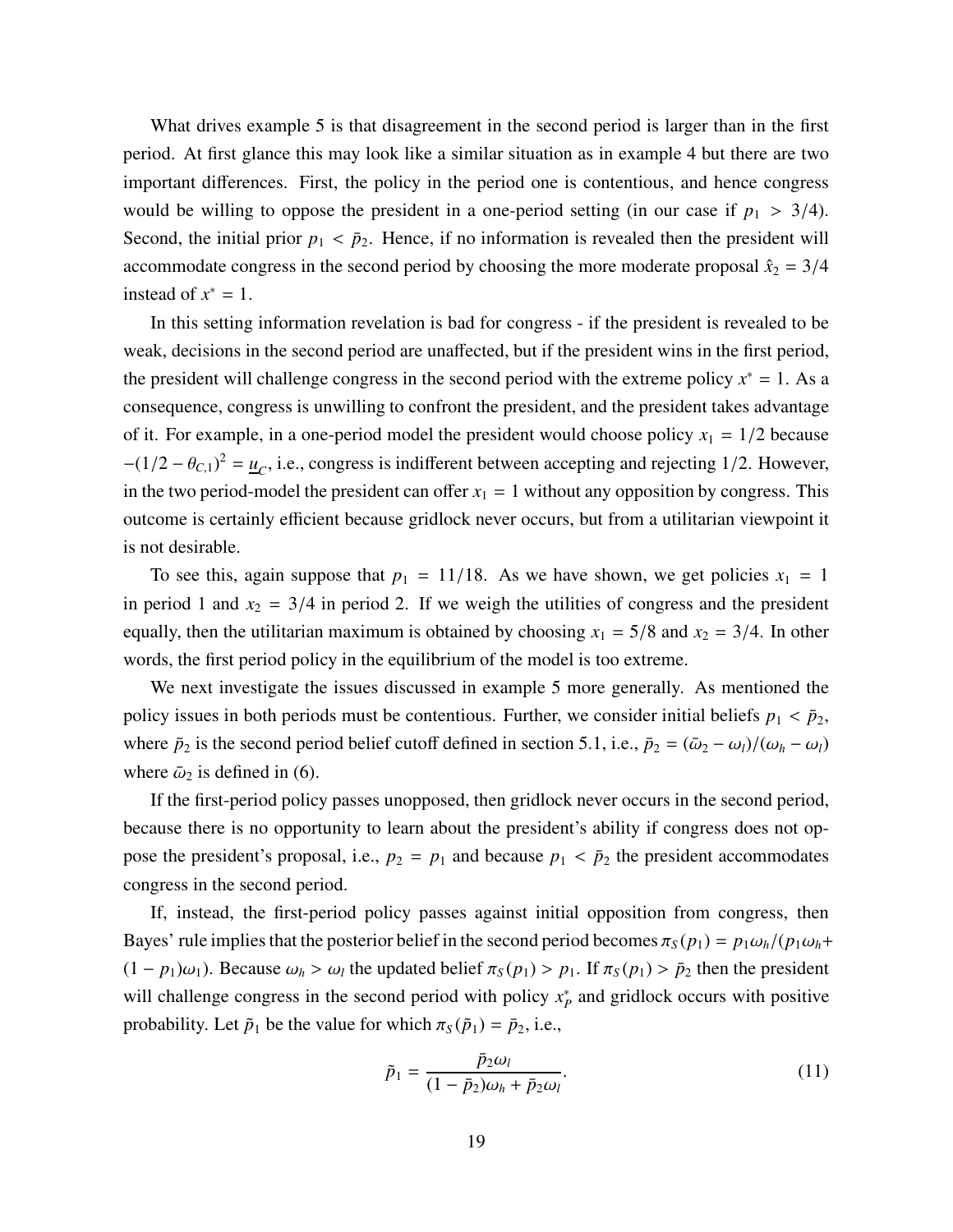If congress is worse off if the updated belief rises above  $\bar{p}_2$  then congress becomes more accommodating. This, in turn, means that the president can make more extreme policy proposals without facing opposition by congress. Proposition 5 shows conditions under which congress is willing to accept policy that result in a lower payoff than the reservation utility. We also provide conditions such that similar to the example, congress is willing to accept the president's most preferred policy  $x_1^*(\theta_{P,1})$  in the first period, although the policy issue is contentious. The main condition for the latter results involves the ratio of payoffs from the first and second period of the president's most preferred policy. In particular, define

$$
\beta_P = \frac{v_1(\theta_{P,1}, x_1^*(\theta_{P,1})) - \underline{u}_{P,1}}{v_2(\theta_{P,2}, x_2^*(\theta_{P,2})) - \underline{u}_{P,2}}, \text{ and } \beta_C = \frac{\underline{u}_{C,1} - v_1(\theta_{C,1}, x_1^*(\theta_{P,2}))}{\underline{u}_{C,2} - v_2(\theta_{C,2}, x_2^*(\theta_{P,2}))}.
$$
(12)

The values of  $\beta_P$  and  $\beta_C$  can be easily determined for the spatial model of example 1 or the public good provision problem in example 2. In the spatial model,  $x_t^*(\theta_{P,t}) = \theta_{P,t}$ . Thus,  $\beta_P = \underline{u}_{P,1}/\underline{u}_{P,2}$  and  $\beta_C = (\underline{u}_{C,1} + (\theta_{C,1} - \theta_{P,1})^2)/(\underline{u}_{C,2} + (\theta_{C,2} - \theta_{P,2})^2)$ . In the public good provision model,  $x_t^*(\theta_{P,t}) = \theta_{P,t}/2$ . Thus, if  $\underline{u}_{P,t} = \underline{u}_{C,t} = 0$ , the  $\beta_P = \theta_{P,1}^2/\theta_{P,2}^2$  and  $\beta_C = (4\theta_{C,1}\theta_{P,1} \theta_{P,1}^2$ )/(4 $\theta_{C,2}\theta_{P,2} - \theta_{P,2}^2$ ).

The next proposition summarizes the above analysis.

Proposition 5 *Suppose there are two time periods T* = 2 *with contentious policy issues in period. Let*  $\bar{\omega}_t$ ,  $t = 1, 2$  *be given by* (6),  $\tilde{p}_1$  *by* (11) *and*  $\bar{p}_t = (\bar{\omega}_t - \omega_l)/(\omega_h - \omega_l)$ ,  $t = 1, 2$ . Let  $\omega_l < \bar{\omega}_2$  and  $\omega_h > \bar{\omega}_2$ .

*1. Let*  $p_1 \in (\tilde{p}_1, \tilde{p}_2)$ *. Then in the first period congress is willing to accept policy proposals*  $x_1$ *that give congress a payo*ff *below its reservation utility, i.e., congress is willing to accept*  $\langle \textit{any } x_1 \textit{ with } v_1(x_1, \theta_{C,1}) \geq \tilde{u}_{C,1}(p_1), \textit{ where } v_1(x_1, \theta_{C,1}) \geq \tilde{u}_{C,1}(p_1)$ 

$$
\tilde{u}_{C,1}(p_1) = \underline{u}_{C,1} - \frac{\omega_h^2 p_1 + \omega_l^2 (1 - p_1)}{1 - \omega_h p_1 - \omega_l (1 - p_1)} \left( \underline{u}_{C,2} - v_2(x_2^*(\theta_{P,2}), \theta_{C,1}) \right) < \underline{u}_{C,1} \tag{13}
$$

*2. Suppose that*

$$
\beta_P > \frac{(\omega_h - \bar{\omega}_2)(\bar{\omega}_2 - \omega_l)}{1 - \bar{\omega}_2}, \text{ and } \beta_C < \frac{(\omega_h - \bar{\omega}_2)(\bar{\omega}_2 - \omega_l) + \bar{\omega}_2^2}{1 - \bar{\omega}_2}.
$$
 (14)

*Then there exists*  $\varepsilon > 0$  such that the president offers his most preferred policy,  $x_1^*$ , which *congress does not oppose for all*  $p_1 \in (\bar{p}_2 - \varepsilon, \bar{p}_2)$ *.* 

The first statement of the proposition shows that congress is willing to adopt a policy it dislikes in the first period, because of concerns of strengthening the president otherwise. However, in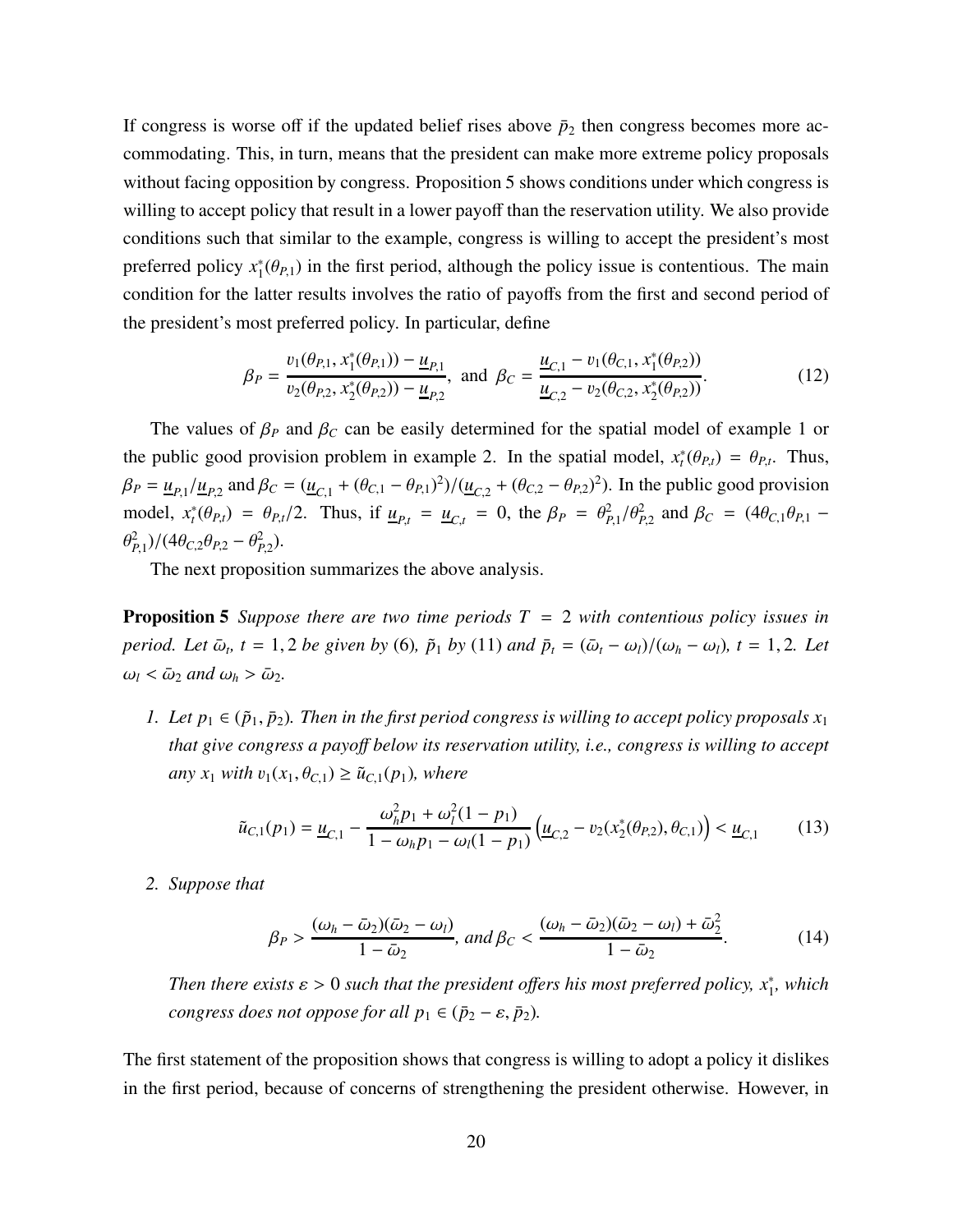equilibrium it may still be better for the president to challenge congress with a policy that results in a strictly lower utility than  $\tilde{u}_{C,1}(p_1)$ . The second statement provides conditions under which  $\tilde{u}_{C,1}(p_1)$  becomes sufficiently low such that congress is willing to accept even the president's unconstrained optimal policy  $x_1^*$ . Note that in addition to a condition constraining  $\beta_C$ , which ensures that congress is willing to accept  $x_1^*$ , (14) also contains a condition on the president, via parameter  $\beta_P$ . First intuition may suggest that such a condition is not needed because congress is already willing to accept the president's most preferred policy. However, what this argument overlooks is that the president's optimal policy in the static model, may no longer be optimal in the dynamic model.

Recall from the first statement of the proposition that congress is willing to accept extreme policies out of the concern that opposing the president would ultimately strengthen him. However, this also means that the president has an incentive of making policy offers that are so extreme that congress has no choice but to oppose them. This cannot happen in example 5 because we assumed that the policy space is limited to [0, 1] and the president's most extreme policy,  $x_1 = 1$  is also his most preferred policy. However, even if we extend the policy space, and allow the president to select policies  $x_1 > 1$ , the example still works. This can be easily seen by verifying the conditions in (14).

Recall that  $\bar{\omega}_2 = 15/16$ . Further,  $\beta_P = 1$ . Because  $\omega_l = 0$ , and  $\omega_h = 1$  we get  $\beta_P >$  $(\omega_h - \bar{\omega}_2)(\bar{\omega}_2 - \omega_l)/(1 - \bar{\omega}_2) = \bar{\omega}_2 = 15/16$ . Similarly,  $\beta_c = 8/3$  and the right-hand side of the inquality in (14) is 15.

In order to find a situation in which the president would choose an extremist policy, we must lower  $\beta_P$  sufficiently, i.e., the president's surplus from the second period policy must be much larger than the surplus from the first period.

**Example 6** Consider again a spatial model as in example 5 but assume that  $\theta_{C,1} = 3/10$ ,  $\theta_{C,2} = 0$ ,  $\theta_{P,1} = 7/10$  and  $\theta_{P,2} = 1$ . The reservation utilities are  $\underline{u}_{C,1} = \underline{u}_{C,2} = -1/16$  for congress, and  $\underline{u}_{P,1} = -1/16$ ,  $\underline{u}_{P,2} = -1$  for the president. We again assume that  $\omega_l = 0$  and  $\omega_h = 1$ .

Note that both policy issues are contentious, but the ratio of net-benefits to the president from his ideal policies in both periods  $\beta_P = 1/16$ , which is lower than in example 5.

(3) implies that  $\bar{\omega}_2 = 7/16$ . Thus,  $\bar{p}_2 = (\bar{\omega}_2 - \omega_l)/(\omega_h - \omega_l) = \bar{\omega}_2 = 7/16$ .

Now consider (14). Note that  $(\omega_h - \bar{\omega}_2)(\bar{\omega}_2 - \omega_l)/(1 - \bar{\omega}_2) = \frac{7}{16}$ . Because  $\beta_P = \frac{1}{16}$  it follows that the first inequality in (14) is violated, i.e., it is not optimal for the president to offer  $x_2^* = 1$ . In contrast, the second inequality holds because  $\beta_C = 13/125$  and the right-hand side is 7/9. Thus, congress is willing to accept  $x_1^*$  in the first period, but the president is not willing to offer it, because he is better off if the congress opposes his policy.

The policy *x*, at which congress is indifferent between accommodating and opposing congress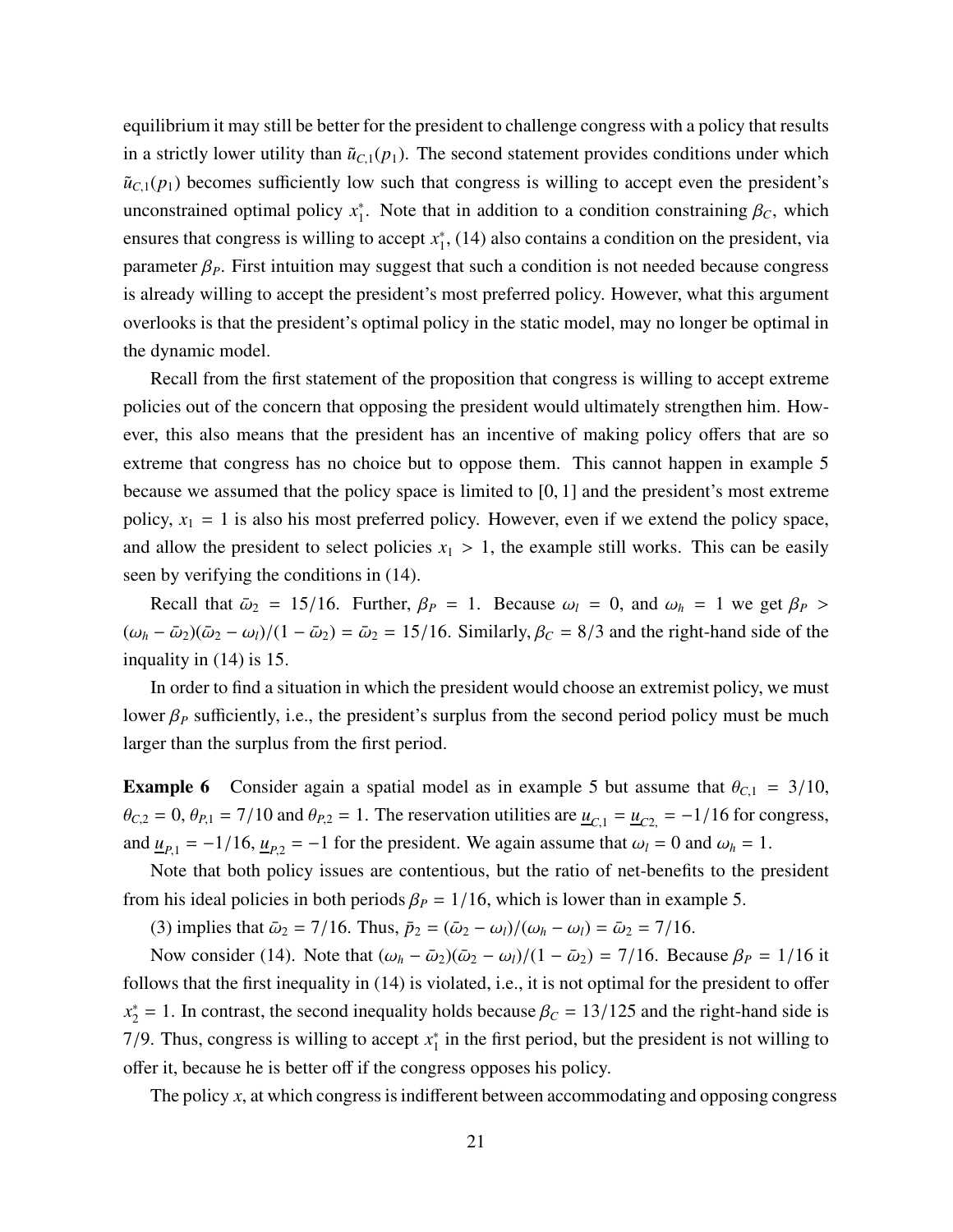

Figure 3: Proposed policy (left panel) and gridlock (right panel) in the first period

for some  $p_1 < \bar{p}_2$  satisfies

$$
-(x - \theta_{C,1})^2 - (\hat{x}_2 - \theta_{C,2})^2 = p_1 \Big( -(x - \theta_{C,1})^2 - (1 - \theta_{C,1})^2 \Big) + (1 - p_1) \Big( \underline{u}_{C,1} - (\hat{x}_2 - \theta_{C,2})^2 \Big),
$$

which implies

$$
x = \frac{3}{10} + \frac{\sqrt{1 + 13p_1 - 14p_1^2}}{4(1 - p_1)}
$$
(15)

Note that  $x > x_1^* = 0.7$  if  $p_1 > 13/138$ .

It is easy to check that the president is better of offering policy *x* instead of policy  $x_1^* = 0.7$ if  $p_1 \in (0.10001, \bar{p}_2)$ . In particular, the net-benefit of the president from policy *x* is

$$
p_1\left(-(x-\theta_{P,1})^2 - (1-\theta_{P,1})^2\right) + (1-p_1)\left(\underline{u}_{P,1} - (\hat{x}_2 - \theta_{P,2})^2\right) - \left(-(x_1^* - \theta_{P,1}) - (\hat{x}_2 - \theta_{P,2})\right)
$$
  
=  $\left(\frac{5}{8} - \left(x - \frac{7}{10}\right)^2\right)p_1 - \frac{1}{16}$  (16)

One can check that (16) is strictly positive for all  $p_1 \in (0.10001, \bar{p}_2)$ . Thus, for all such values of  $p_1$  the president will choose policies that are more extreme than his ideal point. Congress opposes the policy, which leads again to gridlock.  $\blacksquare$ 

Note that it is the president rather than congress who causes the gridlock in example 6. This happens despite the fact that congress is willing accommodate, and even except policy  $x_1^*$ , despite the fact that congress' utility from  $x_1^*$  is below the reservation utility  $\underline{u}_{C,1}$ . This weakness of congress, in turn, induces the president to choose extremist policies. The left-panel of figure 3 shows the policy proposed by the president in the first period as a function of ability  $p_1$ . The president's ideal point is 0.7, and policy  $x_1^* = 0.7$  is proposed for all sufficiently large  $p_1$ . For intermediate values of  $p_1$  the proposed policy in fact exceeds 0.7. If the policy fails to pass,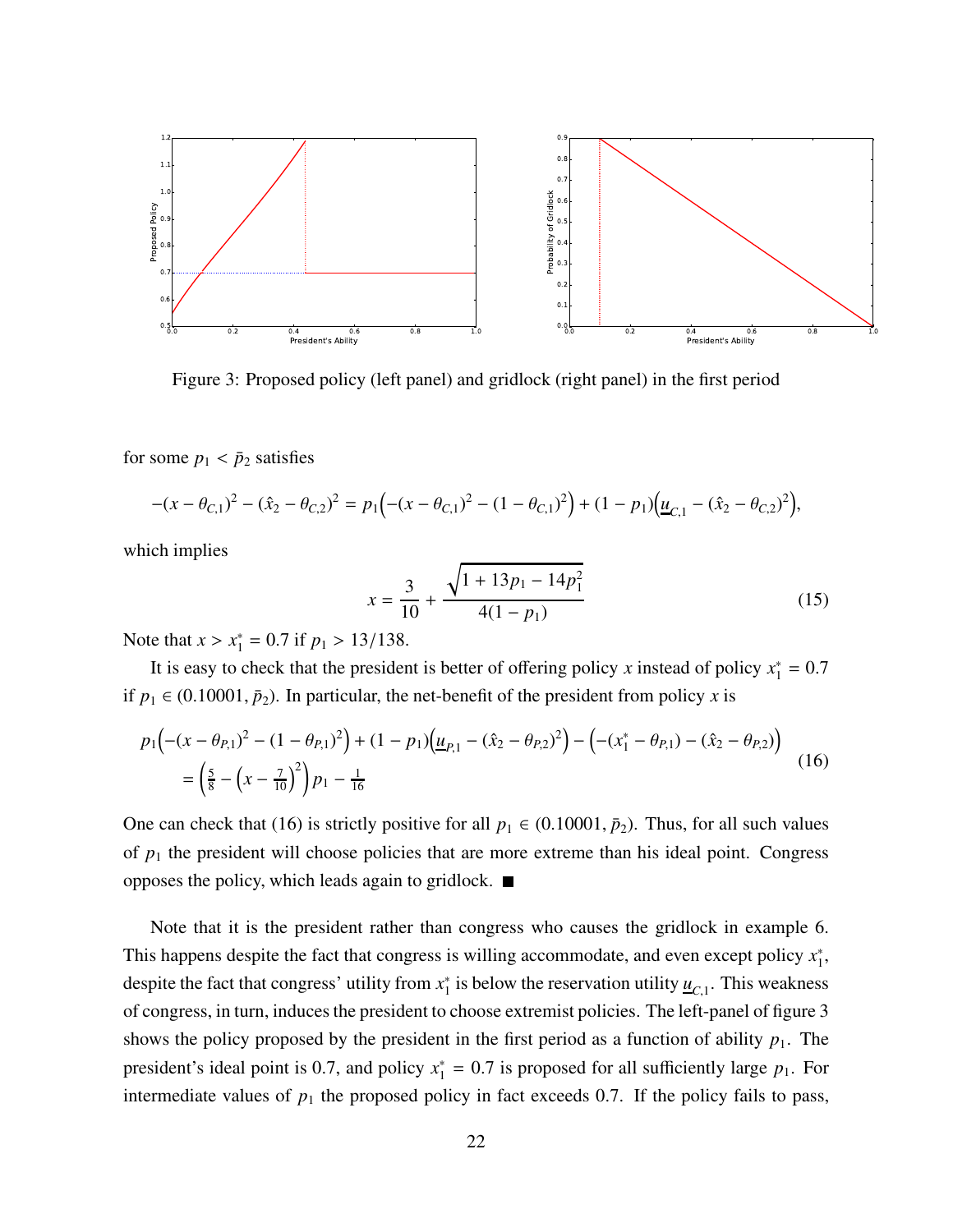i.e., if gridlock occurs, then the loss of the president is small because  $\beta_P$  is small. If the policy passes, then the president is strengthened in the second period. The updated prior  $p_2 > \bar{p}_2$ and the president will attempt to get his second period ideal policy  $x_2^*$  passed. In other words, offering the extreme policy in the first period gives the president the opportunity to test his ability to convince members of congress to vote for his proposals. If the president discovers that he is able to do this, then he will use this knowledge to his advantage in the future to get his agenda passed without trying to moderate.

The right panel of figure 3 shows the level of gridlock in the first period. If there were no second model period, then  $\bar{w} = \bar{p}_1 = 0.64$ , i.e., no gridlock would occur for  $p_1 \le 0.64$ . However, because the president selects extreme policies for intermediate values of  $p_1$ , the set of parameters for which gridlock occurs is increased compared to the one-period case.

## 6 Agenda Selection

Assume that there exist two policy issues, and that one policy issue is contentious while the other is non-contentious. Now consider a case in which the president can choose the order of the policy agenda in each period. Which of the two policies would the president want to address first?

Suppose the president wants to address the non-contentious policy first. This leads to the case discussed in Subsection 5.1. That is, despite the fact that the first issue is not-contentious, congress may have the incentive of opposing the president in order to weaken him in the second period. While the president benefits from learning about his ability in such a case, this benefit is not outweighed by the cost generated by gridlock if the president's reservation utility in the first period is sufficiently low.

Now suppose that the president first selects the contentious issue. Then independent of what happens in the first period, in the second period the president will offer  $x_2^*$ , which congress accepts (because the second-period policy is not-contentious,  $x_2^*$  yields a payoff that is strictly higher than congress' reservation utility  $\underline{u}_{C,2}$ ). Thus, the policy decision for the non-contentious issue is no longer distorted.

If the president has control over the agenda, it is therefore optimal to choose the "difficult" issue, (i.e., the contentious issue) first. Choosing the "easy" issue last, avoids gridlock on these issues.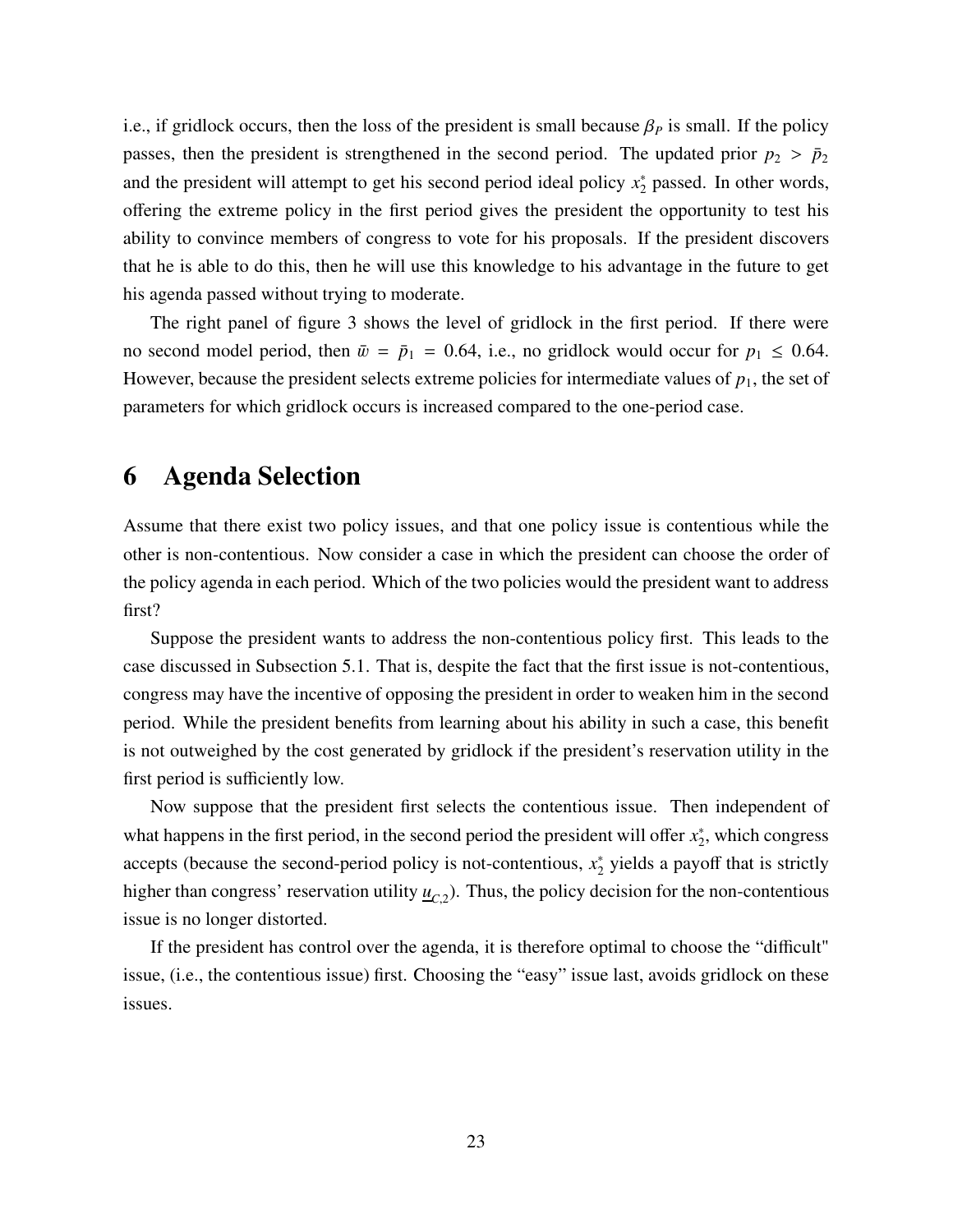### 7 Concluding Remarks

The paper introduces learning about the agenda setter's ability into a legislative bargaining model. That is, the agenda setter, referred to as the president, has the power to pressure legislators (congress) to change their vote with some probability, but this ability is initially not known by participants. Learning occurs when the president attempts to use his power to persuade legislators.

We show that intertemporal incentives exist in a number of interesting ways, because of learning changes the bargaining outcome. First, even policy issues that that are easy to resolve absent learning can become contested. This happens because opposing the president reveals information about the president's ability, and if the president's expected ability is lowered, the president has to compromise more in the future. Of course, if the president is able to get a policy passed against congress' initial opposition, then the president's expected ability is increased. This, in turn, means that the president will be more confrontational in the future, and we characterize situations in which this latter effects dominates the former, and hence congress appears weak and unwilling to confront the president. Finally, we show that if the president can select the order in which the address policy issues, then it is better to start with the difficult issues, that require compromise, as the first agenda.

One main points of departure of our model from the standard bargaining literature is the inclusion of a new aspect, bargaining ability. Bargaining ability measures the innate ability of a negotiator to convince their opponent that it is in their interest to accept a deal that is offered. Ceteris paribus, a higher ability individual is able to obtain a higher surplus in the bargaining process. In contrast, in classic bargaining models it is a first mover advantage as well as a bargainer's patience that matters.<sup>5</sup>

In our model the bargaining ability is fixed, and individuals learn about it when they interact with each other. Further, we assume that only the agenda setter's ability matters. It would be interesting to extend the present model to allow for both learning about the parties abilities, as well as allowing for the possibility that individual can improve their bargaining skill through experience.

<sup>&</sup>lt;sup>5</sup>In a related paper, Lee and Liu (2013) consider a case in which a bargainer privately knows his type, which affects an exogenous disagreement payoff. They analyzed the effect of private information of the bargainer on the dynamics of bargaining outcome.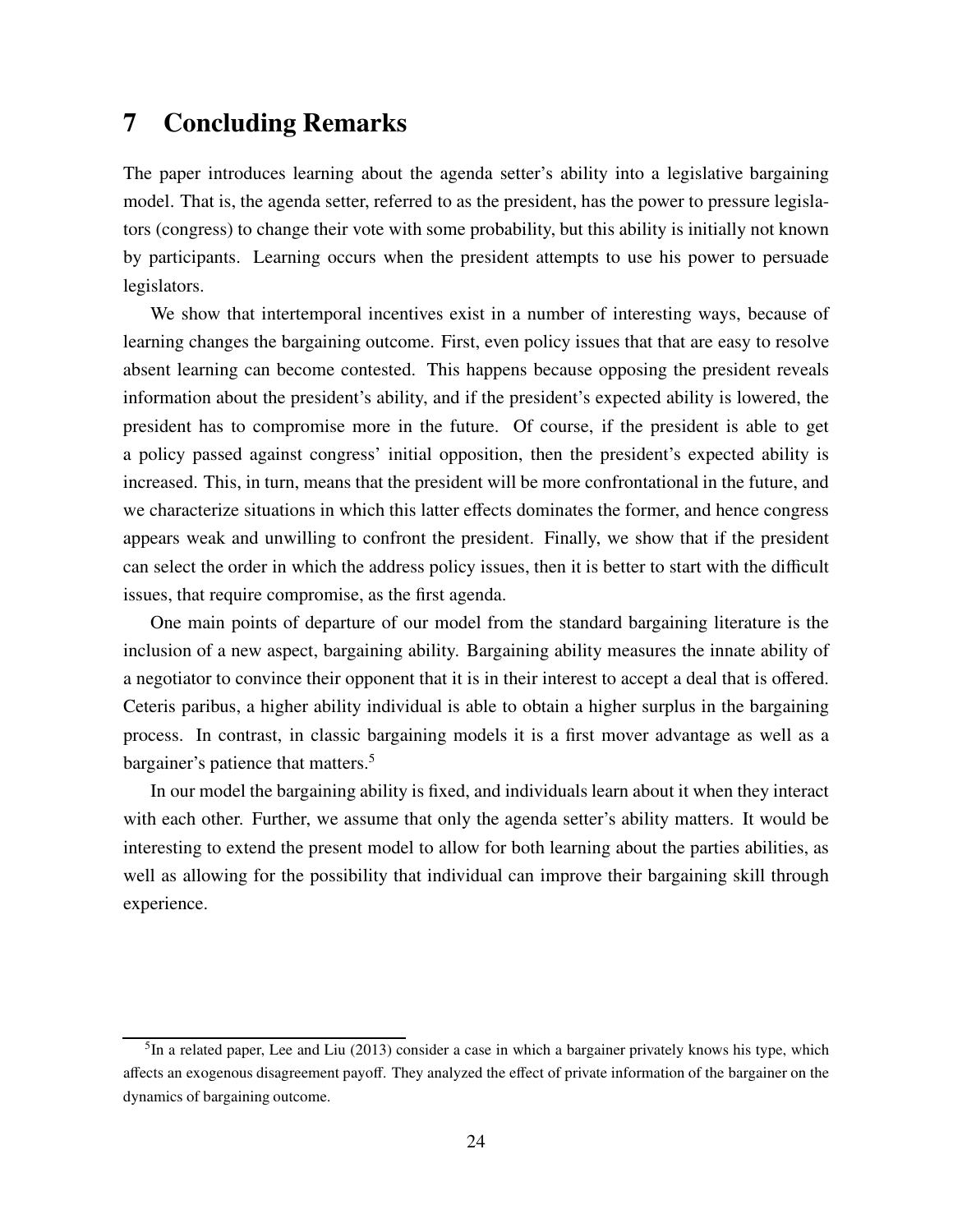## 8 Appendix

**Proof of Proposition 1.** The first two statements are shown in the text. It remains to prove that gridlock is inefficient.

Note that there is no gridlock if  $x_p^* = x_c^*$ . Thus, let  $x_p^* \neq x_c^*$ . Without loss of generality, assume that  $x_P^* > x_C^*$ . Further, for gridlock to occur the issue must be contentious, i.e.,  $u_C(x_P^*)$ *uC* .

Because of strict concavity of utility, there exist functions  $x_i(q)$  with  $x_c^* \le x_i(p) \le x_p^*$  that solve  $u_i(x_i(q)) = qu_i(x_p^*) + (1 - q)\underline{u}_i$ , for  $i = P, C$ . Note that

$$
x'_{i}(q) = \frac{u_{i}(x_{p}^{*}) - \underline{u}_{i}}{u'_{i}(x_{i}(q))}, \text{ and } x''_{i}(q) = -\frac{1}{u'_{i}(x_{i}(q))u''_{i}(x_{i}(q))}.
$$
 (17)

Let *f*(*q*) = *x*<sup>*C*</sup>(*q*) − *x*<sup>*p*</sup>(*q*). We prove that *f*(*q*) > 0 for 0 < *q* < 1.

For  $0 < q < 1$  we have  $x_C^* < x_i(q) < x_P^*$  and hence  $u_C'(x_C(q)) < 0$  and  $u_P'(x_P(q)) > 0$ . Thus,  $u''_i < 0$  for  $i = P, C$  and (17) imply that  $f''(q) < 0$ .

Next,  $f(0) > 0$ . In particular, assumption 2 implies that there exists  $\hat{x}$  with  $u_c(\hat{x}) = \underline{u}_c$  and  $u_P(\hat{x}) > P$ . Then  $x_C(0) = \hat{x}$  and  $x_P(0) < x_C(0)$ . Further,  $f(1) = 0$  because  $x_C(1) = x_P(1) = x_P^*$ . Strict concavity of *f* therefore implies that  $f(q) > 0$  for all  $0 < q < 1$ .

We have therefore shown that  $x_C(q) > x_P(q)$ . Choose *x* with  $x_C(q) > x > x_P(q)$ . Then  $u_c(x) > u_c(x(q))$  and  $u_p(x) > u_p(x(q))$ , i.e., receiving policy *x* with certainty makes both players strictly better off.  $\blacksquare$ 

**Proof of Proposition 2.** Suppose that the policy issue is contentious and that  $\omega_l < \bar{\omega} < \omega_h$ , where

$$
\bar{\omega} = \frac{v(\theta_P, \hat{x}) - \underline{u}_P}{v(\theta_P, x^*(\theta_P)) - \underline{u}_P}.
$$
\n(18)

Then Proposition 1 implies that the threshold belief  $\bar{p}$  about the president's ability is given by  $\bar{p} = (\bar{\omega} - \omega_l)/(\omega_h - \omega_l).$ 

- 1. If  $\underline{u}_C$  decreases, then  $v(\theta_P, \hat{x})$  increases since  $\hat{x} = \arg \max v(\theta_P, x)$  subject to  $v(\theta_C, x) \ge \underline{u}_C$ . Therefore, from (18),  $\bar{\omega}$  (and thus  $\bar{p}$ ) increases in  $\underline{u}_C$ . Similarly, if we increase  $\underline{u}_P$ , then  $\bar{\omega}$ strictly decreases because  $v(\theta_P, x^*(\theta_P)) > v(\theta_P, \hat{x})$ .
- 2. We assume without loss of generality that  $\theta_C < \theta_P$ . First we show that  $x^*(\theta_C) < \hat{x} <$  $x^*(\theta_P)$ . Since  $\frac{\partial}{\partial x}v(\theta_P, x^*(\theta_P)) = 0$ , the single crossing property in Assumption 1 implies that  $\frac{\partial}{\partial x}v(\theta_C, x^*(\theta_P)) < 0$ . Thus, if the policy issue is contentious, i.e.,  $v(\theta_C, x^*(\theta_P)) < u_C$ , then the strict concavity of utility in *x* implies that  $x^*(\theta_C) < \hat{x} < x^*(\theta_P)$ .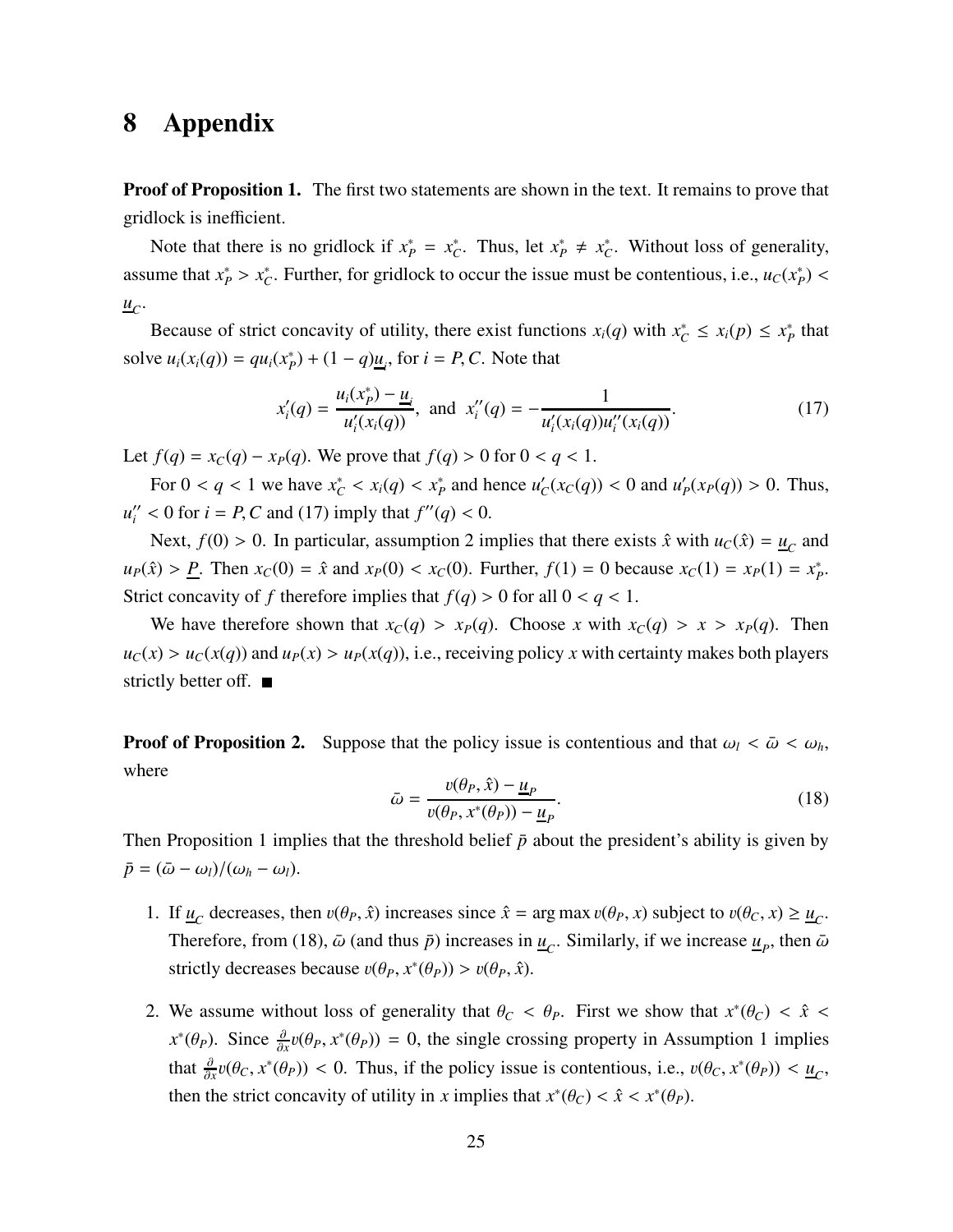Because  $\hat{x} > x^*(\theta_C)$ , strict concavity of utility implies  $\frac{\partial}{\partial x}v(\theta_C, \hat{x}) < 0$ . Assumption 1 therefore implies that  $\frac{\partial}{\partial \theta} v(\theta_C, \hat{x}) > 0$ . As a consequence,  $\hat{x}'(\theta) = -\frac{\partial}{\partial \theta} v(\theta_C, \hat{x}) / \frac{\partial}{\partial \theta} v(\theta_C, \hat{x})$  $\frac{\partial}{\partial x}v(\theta_C, \hat{x}) >$ 0. Because  $\hat{x} < x^*(\theta_P)$  strictly concavity implies  $\frac{\partial}{\partial x}v(\theta_P, \hat{x}) > 0$ . Hence, raising  $\theta_C$  raises  $\hat{x}$ and therefore  $v(\theta_P, \hat{x})$ . Equation (18) therefore implies that  $\bar{\omega}$  and hence  $\bar{p}$  increases.

3. From (18), we have

$$
\frac{d\bar{\omega}}{d\theta_P} = \frac{\left(\frac{\partial}{\partial\theta}v(\theta_P,\hat{x})\right)(v(\theta_P,x^*(\theta_P)) - \underline{u}_P) - \left(\frac{d}{d\theta_P}v(\theta_P,x^*(\theta_P))\right)(v(\theta_P,\hat{x}) - \underline{u}_P)}{(v(\theta_P,x^*(\theta_P)) - \underline{u}_P)^2} \n= \frac{\left(\frac{\partial}{\partial\theta}v(\theta_P,\hat{x})\right)(v(\theta_P,x^*(\theta_P)) - \underline{u}_P) - \left(\frac{\partial}{\partial\theta}v(\theta_P,x^*(\theta_P))\right)(v(\theta_P,\hat{x}) - \underline{u}_P)}{(v(\theta_P,x^*(\theta_P)) - \underline{u}_P)^2},
$$

where the second equality is from the envelope condition. Since  $v(\theta_P, x^*(\theta_P)) > v(\theta_P, \hat{x})$ , and since the single-crossing property implies  $\frac{\partial}{\partial \theta}v(\theta_P, \hat{x}) < \frac{\partial}{\partial \theta}v(\theta_P, x^*(\theta_P)) \le 0$ , we have *d*ω¯  $\frac{d\bar{\omega}}{d\theta_P}$  < 0, proving the desired result.

I.

**Proof of Proposition 3.** Suppose that  $p_1 > \bar{p}_2$ . If congress does not oppose the policy in the first period, then congress' expected payoff is

$$
v_1(\theta_{C,1}, x^*(\theta_{P,1})) + \omega(p_1)v_2(\theta_{C,2}, x^*(\theta_{P,2})) + (1 - \omega(p_1))\underline{u}_{C,2}.
$$
 (19)

The possible benefit for congress of opposing the first-period policy, is that it lowers the updated prior  $p_2 = \pi_F(p_1)$  below  $\bar{p}_2$ , in which the president would not challenge congress in the second period. In this case, congress' ex-ante expected payoff from challenging the president is

$$
\omega(p_1) \Big( v_1(\theta_{C,1}, x^*(\theta_{P,1})) + \omega(\pi_S(p_1)) v_2(\theta_{C,2}, x^*(\theta_{P,2})) + (1 - \omega(\pi_S(p_1))) \underline{u}_{C,2} \Big) + (1 - \omega(p_1)) \Big( \underline{u}_{C,1} + v_2(\theta_{C,2}, \hat{x}_2^*) \Big).
$$
\n(20)

Using the fact that  $v_2(\theta_{C,2}, \hat{x}_2^*) = \underline{u}_{C,2}$ , the difference between (20) and (19), i.e., congress' netbenefit of challenging the president in the first period is

$$
\omega(p_1)(1-\omega(\pi_S(p_1)))\left(\underline{u}_{C,2}-v_2(\theta_{C,2},x^*(\theta_{P,2}))\right)-(1-\omega(p_1))\left(v_1(\theta_{C,1},x^*(\theta_{P,1}))-\underline{u}_{C,1}\right). (21)
$$

Let  $b_1 = v_1(\theta_{C,1}, x^*(\theta_{P,1})) - \underline{u}_{C,1}$  and  $b_2 = \underline{u}_{C,2} - v_2(\theta_{C,2}, x^*(\theta_{P,2}))$ . Because issue 1 is not contentious, while issue 2 is contentious, it follows that  $b_1, b_2 > 0$ . Thus, (21) implies that the net-benefit of challenging the president in the first period is strictly positive if

$$
p_1((\omega_h - \omega_l)(b_1 + b_2) - (\omega_h^2 - \omega_l^2)b_2) > (1 - \omega_l)b_1 - (\omega_l - \omega_l^2)b_2.
$$
 (22)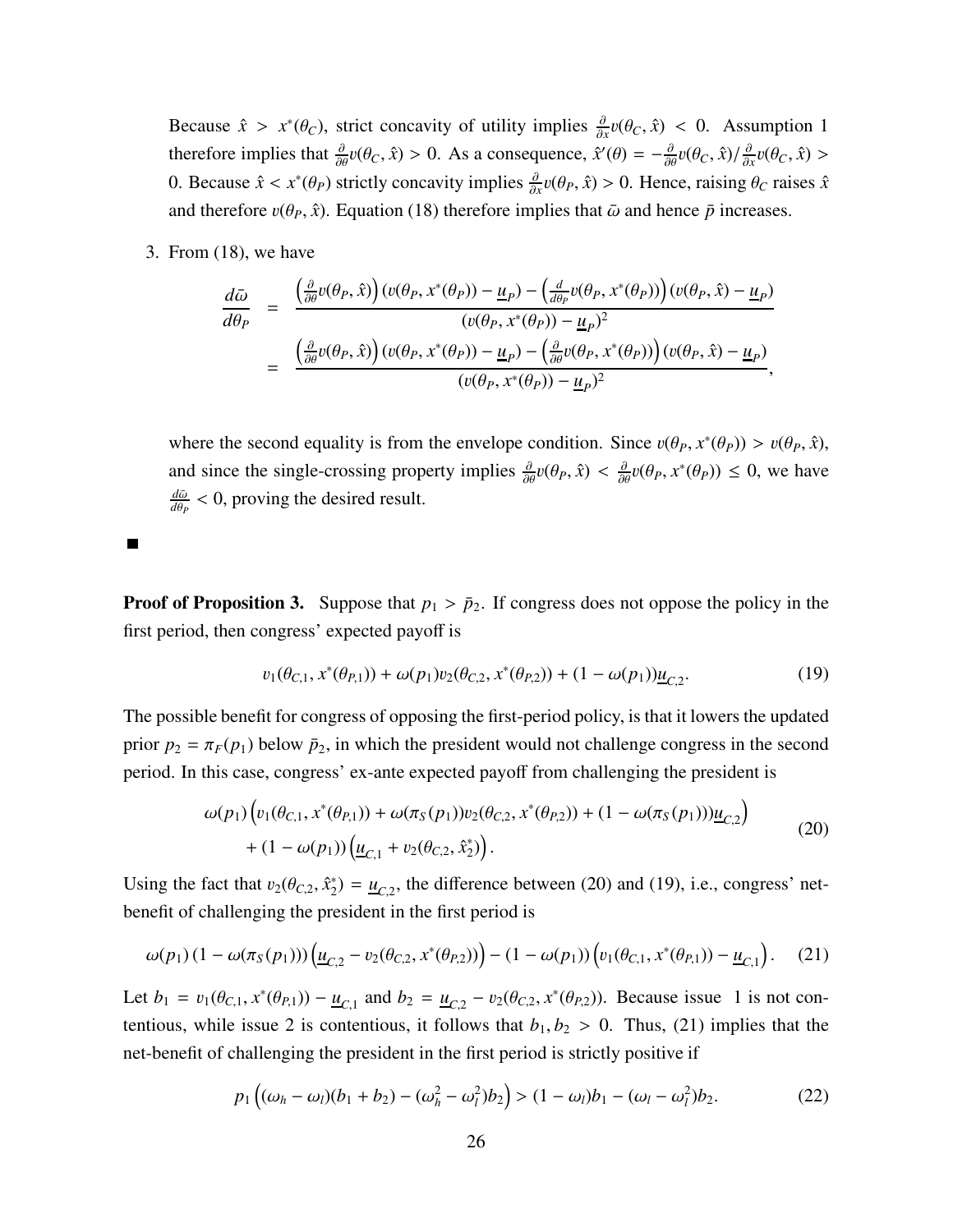By assumption  $\omega_l$  < 1. Thus

$$
\text{sign}\left((1-\omega_l)b_1-(\omega_l-\omega_l^2)b_2\right)=\text{sign}\left(b_1-\omega_l b_2\right).
$$
 (23)

Further,  $\omega_h > \omega_l$  implies that

$$
\text{sign}\big((\omega_h - \omega_l)(b_1 + b_2) - (\omega_h^2 - \omega_l^2)b_2\big) = \text{sign}\big(b_1 + b_2(1 - \omega_l - \omega_h)\big). \tag{24}
$$

Also note that the difference between the coefficient of  $p_1$  in (22) and the right-hand side of the equaiton is

$$
(\omega_h - \omega_l)(b_1 + b_2) - (\omega_h^2 - \omega_l^2)b_2 - ((1 - \omega_l)b_1 - (\omega_l - \omega_l^2)b_2) = (1 - \omega_h)(\omega_h b_2 - b_1). \quad (25)
$$

We now analyze all in cases in which it is optimal for congress to oppose the president in the first period. First, we need that  $\pi_F(p_1) < \bar{p}_2$ , i.e., if the president was unsuccessful in the first period, then the updated prior is sufficiently low such that he will accommodate by proposing  $\hat{x}$  in the the second period. Second, equation (22) must hold for  $p_1$ . We now check when the latter condition holds.

*Case 1:* Let  $\omega_l > b_1/b_2$ .

Thus,  $b_2\omega_1 > b_1$  and (23) implies that the right-hand side of (22) is strictly negative.

If  $\omega_l + \omega_h \leq 1 + b_1/b_2$ , then (24) implies that the left-hand side of (22) is non-negative. Thus, (22) holds for all  $p_1$  with  $0 < p_1 < 1$ .

If  $\omega_l + \omega_h > 1 + b_1/b_2$  then (24) implies that the left-hand side of (22) is strictly negative. Because  $\omega_l > b_2/b_1$  we get  $b_2 \omega_h > b_1$ . Thus, (25) implies that the coefficient of  $p_1$  in (22) is greater than the right-hand side (but still strictly negative). As a consequence (22) holds again for all  $p_1$  with  $0 < p_1 < 1$ .

*Case 2:* Let  $\omega_l = b_1/b_2$ .

Now (23) implies that the right-hand side of (22) is zero. Because  $\omega_h > b_1/b_2$  equation (24) implies that the coefficient of *t* on the left-hand side of (22) is strictly positive. Thus, (22) holds for all  $p_1 > 0$ .

*Case 3:* Let  $\omega_l < b_1/b_2$ .

Now (23) implies that the right-hand side of (22) is strictly positive. If  $\omega_h > b_1/b_2$  then (25) implies that the coefficient of  $p_1$  in (22) is greater than the right-hand side. Thus, there exists  $\bar{p}_1$  < 1 such that (25) holds for all  $p_1 > \bar{p}_1$ . Further, (25) implies that  $\bar{p}_1$  is given by (10).

If  $\omega_h \leq b_1/b_2$  then the coefficient of  $p_1$  in (22) is equal or strictly smaller than the right-hand side. Thus, (22) does not hold for  $p_1 < \bar{p}$ .

Next, if gridlock occurs, then the probability of gridlock in the first period is  $1 - \omega(p_1)$ , i.e., the probability that the president does not succeed. In order to get gridlock in the second period,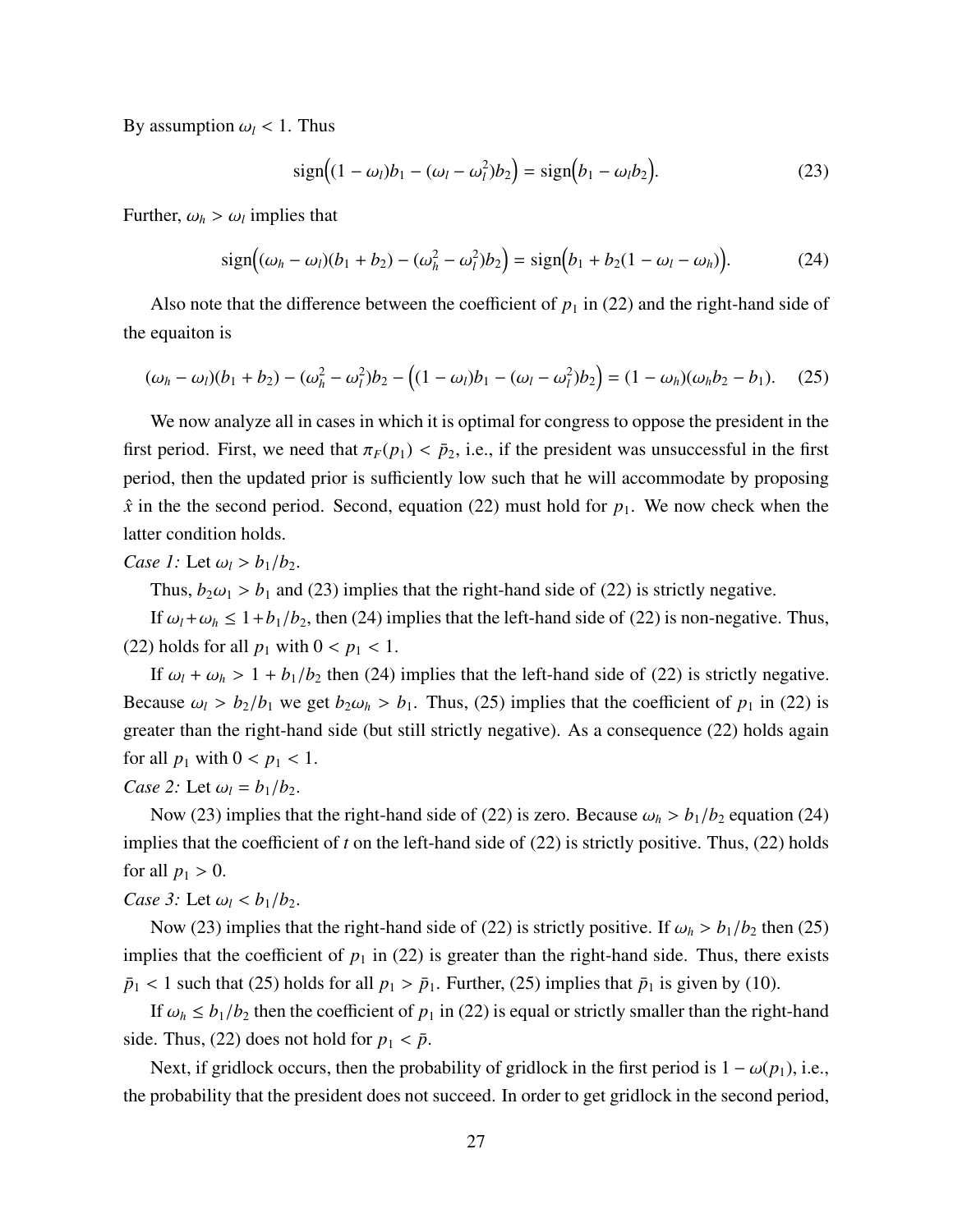the president must be successful in the first period, which occurs with probability  $\omega(p_1)$ . In this case, the probability of gridlock is  $1 - \omega(\pi_S(p_1))$ . Thus, the overall incidence of gridlock in the second period is  $\omega(p_1)(1 - \omega(\pi_S(p_1))) = \omega_h(1 - \omega_h) + (1 - p)\omega_l(1 - \omega_l)$ .

Finally, Pareto inefficiency follows immediately. In particular, inefficiency in the second period follows from proposition 1. If there is gridlock then both players are strictly better off with policy  $x_P^*(\theta_P)$ .

**Proof of Proposition 4.** If  $\theta_{C,1}$  is moved away from  $\theta_{P,1}$  then  $\alpha$  as defined in (7) decreases, and  $\bar{\omega}$  stays the same. Thus,  $\bar{p}_2$  is unchanged. Thus, condition 1 (a) in Proposition 3 is still satisfied for  $p_1$ ,  $\omega_l$  and  $\omega_h$ . However, because  $\alpha$  is lowered, the condition becomes more slack and is satisfied by more parameter values.

Now suppose that we have case 1(b). Note that

$$
\frac{\partial \bar{p}_1}{\partial \alpha} = \frac{(1 - \omega_h)(1 - \omega_l)}{(1 + \alpha - \omega_h - \omega_l)^2(\omega_h - \omega_l)} > 0.
$$

Thus, lowering  $\alpha$  lowers  $\bar{p}_1$  which in turn means that the set of parameters for which gridlock occurs is at least weakly increasing.

Now suppose that  $\theta_{C,2}$  is moved away from  $\theta_{P,2}$ . Then  $v_2(\theta_{C,2}, x^*(\theta_{P,2}))$  again decreases, while  $\bar{\omega}_2$  and hence  $\bar{p}_2$  do not change. Hence, the argument is the same.

**Proof of Proposition 5.** Proposition 1 and the assumption that  $\omega_l < \bar{\omega}_2$  and  $\omega_h > \bar{\omega}_2$  implies that there exists  $0 < \bar{p}_2 < 1$ , such that the president offers  $\hat{x}_2$  in the second period, with  $\hat{x}_2$  =  $\arg \max_{x} v_2(\theta_{P,2}, x)$  s.t.  $v_2(\theta_{C,2}, x) \ge \underline{u}_{C,2}$ . Congress approves of  $\hat{x}_2$  and hence there is no gridlock.

Suppose that  $p_1 < \bar{p}_2$  in the first period. If congress does not oppose the policy, no information is revealed, i.e.,  $p_2 = p_1$ . Therefore  $p_2 < \bar{p}_2$  and the president offers  $\hat{x}_2$ .

Now suppose that  $p_1 > \tilde{p}_1$ , and congress opposes the policy that is offered. If the president can convince congress the policy, then the updated prior about the president's ability  $\pi_S(p_1)$  $\pi_S(\tilde{p}_1) = \bar{p}_2$ , and hence the president offers policy  $x^*(\theta_{P,2})$  that solves max<sub>*x*</sub>  $v_2(\theta_{P,2}, x)$ .

Let  $p_1 \in (\tilde{p}_1, \tilde{p}_2)$ . If congress accepts policy proposal *x* in the first period, then its expected payoff is

$$
v_1(\theta_{C,1}, x) + \underline{u}_{C,2}.\tag{26}
$$

In contrast, if congress opposes *x*, then its expected payoff is

$$
\omega(p_1) \Big( v_1(\theta_{C,1}, x) + \omega(\pi_S(p_1)) v_2(\theta_{C,2}, x^*(\theta_{P,2})) + (1 - \omega(\pi_S(p_1))) \underline{u}_{C,2} \Big) + (1 - \omega(p_1)) \Big( \underline{u}_{C,1} + v_2(\theta_{C,2}, \hat{x}_2) \Big).
$$
\n(27)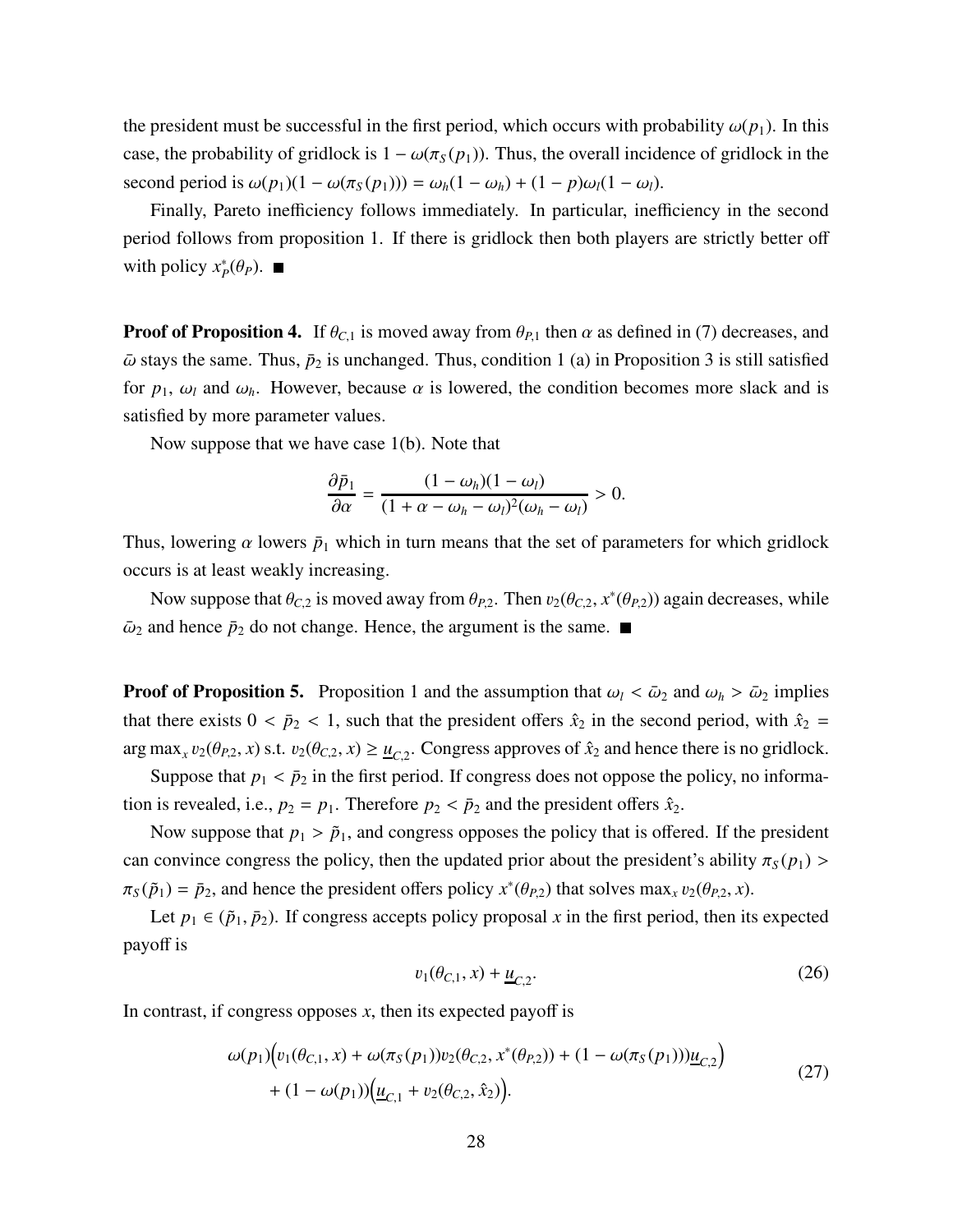Because  $v_2(\theta_{C,2}, \hat{x}_2) = \underline{u}_{C,2}$ , the cutoff policy  $\hat{x}_1$  for which congress is indifferent between opposing and not opposing, i.e., for which (26) equals (27), is given by

$$
v_t(\theta_{C,1}, \hat{x}_1) = \underline{u}_{C,1} - \frac{\omega(p_1)\omega(\pi_S(p_1))}{1 - \omega(p_1)} \left( \underline{u}_{C,2} - v_2(x_2^*(\theta_{P,2}), \theta_{C,1}) \right). \tag{28}
$$

Note that  $v_2(x_2^*(\theta_{P,2}), \theta_{C,1}) < u_{C,2}$ , because the second-period policy is contentious. Thus, if  $\tilde{u}_{C,1} = v_t(\theta_{C,1}, \hat{x}_1)$ , then  $\tilde{u}_{C,1} < u_{C,1}$ . Further, it follows that congress is willing to accept any policy in the first period which gives a utility of at least  $\tilde{u}_{C,1}$ . This proves the first statement.

Now suppose that  $p_1 = \bar{p}_2$ . Then (28) implies that congress is strictly better off accepting  $x_1^*$ if and only if

$$
\frac{u_{C,1} - v_1(\theta_{C,1}, x_1^*(\theta_{P,2}))}{u_{C,2} - v_2(\theta_{C,2}, x_2^*(\theta_{P,2}))} < \frac{\omega(\bar{p}_2)\omega(\pi_S(\bar{p}_2))}{1 - \omega(\bar{p}_2)} = \frac{(\omega_h - \bar{\omega}_2)(\bar{\omega}_2 - \omega_l) + \bar{\omega}_2^2}{1 - \bar{\omega}_2}.
$$
(29)

Next, if  $x_1^*(\theta_{P,1})$  is in the interior of the policy space, then the president could possible force congress to oppose a policy by choosing *x*<sup>2</sup> that makes congress even worse off. This is not the case if the president is better off if congress does not oppose policy  $x_1^*(\theta_{P,1})$ , i.e., if

$$
\begin{aligned} v_1(\theta_{P,1},x_1^*(\theta_{P,1}))+v_2(\theta_{P,2},\hat{x}_2) &> (1-\omega(\bar{p}_2))(\underline{u}_{P,1}+v_2(\theta_{P,2},\hat{x}_2)) \\ &+\omega(\bar{p}_2)\Big(v_1(\theta_{P,1},x_1^*(\theta_{P,1}))+\omega(\pi_S(\bar{p}_2))v_2(\theta_{P,2},x_2^*(\theta_{P,2}))+ (1-\omega(\pi_S(\bar{p}_2)))\underline{u}_{P,2}\Big), \end{aligned}
$$

which is equivalent to

$$
(1 - \omega(\bar{p}_2))(v_1(\theta_{P,1}, x_1^*(\theta_{P,1})) - \underline{u}_{P,1}) + \omega(\bar{p}_2)(v_2(\theta_{P,2}, \hat{x}_2) - \underline{u}_{P,2})
$$
  
> 
$$
\omega(\bar{p}_2)\omega(\pi_S(\bar{p}_2))(v_2(\theta_{P,2}, x_2^*(\theta_{P,2})) - \underline{u}_{P,2}).
$$
 (30)

Dividing by side of (30) by  $v_2(\theta_{P,2}, x_2^*(\theta_{P,2})) - \underline{u}_{P,2}$  and using the definition of  $\bar{\omega}_2$  it follows that (6) is equivalent to

$$
\frac{v_1(\theta_{P,1}, x_1^*(\theta_{P,1})) - \underline{u}_{P,1}}{v_2(\theta_{P,2}, x_2^*(\theta_{P,2})) - \underline{u}_{P,2}} > \frac{\omega(\bar{p}_2)(\omega(\pi_S(\bar{p}_2)) - \bar{\omega}_2)}{1 - \omega(\bar{p}_2)} = \frac{(\omega_h - \bar{\omega}_2)(\bar{\omega}_2 - \omega_l)}{1 - \bar{\omega}_2}.
$$
(31)

Thus, if (14) holds then congress is strictly better off accepting  $x_1^*$  and it is optimal for the president to offer this policy. Because the inequalities are strict, they also hold for some  $p_1 < \bar{p}_2$ .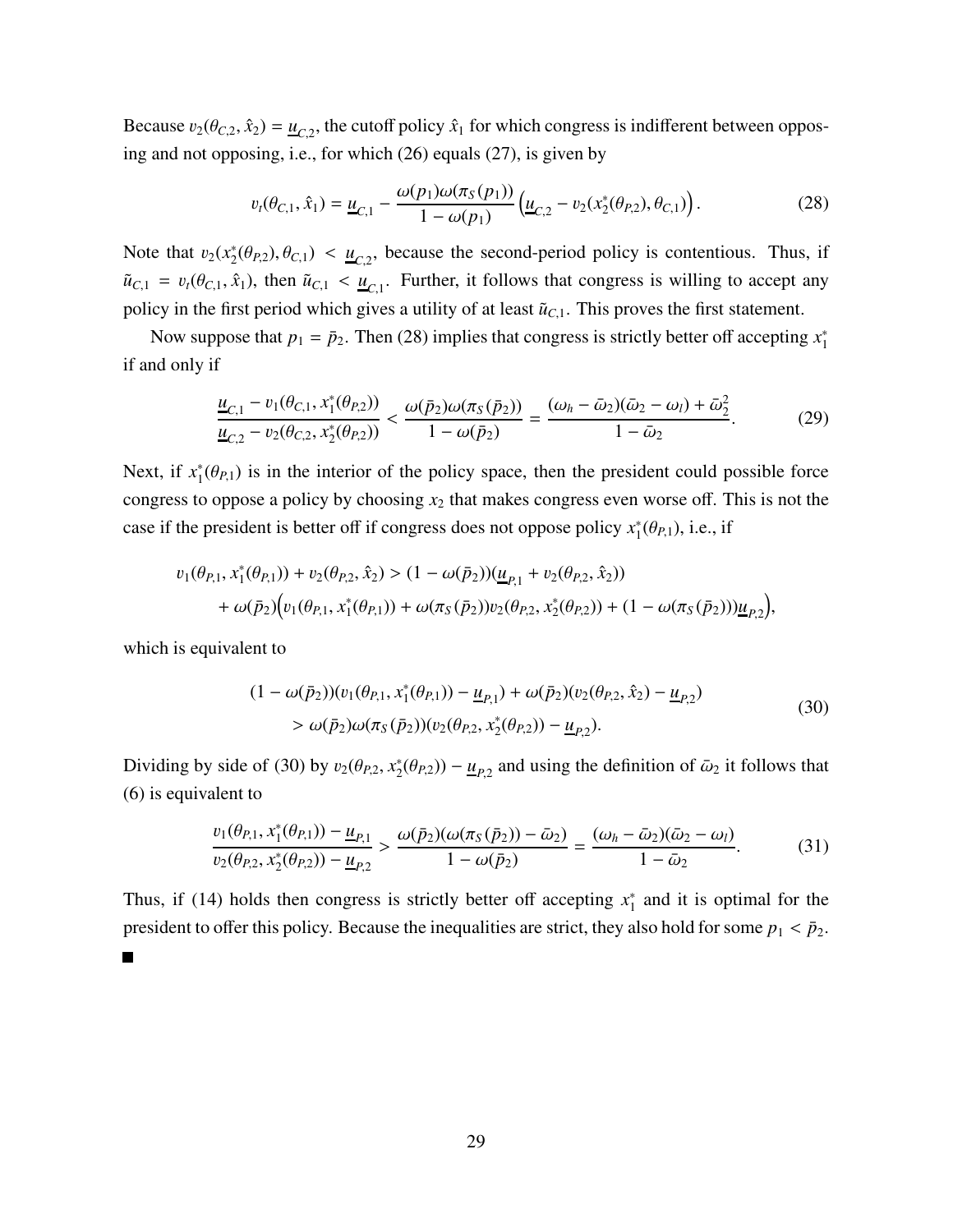## References

Abreu, D. and F. Gul (2000). Bargaining and Reputation. *Econometrica 68*(1), 85–117.

- Banks, J. S. and J. Duggan (2000). A bargaining model of collective choice. *American Political Science Review 94*(1), 73–88.
- Banks, J. S. and J. Duggan (2006). A general bargaining model of legislative policy-making. *Quarterly Journal of Political Science 1*(1), 49–85.
- Baron, D. P. (1996). A dynamic theory of collective goods programs. *American Political Science Review 90*(2), 316–330.
- Baron, D. P. and J. A. Ferejohn (1987). Bargaining and agenda formation in legislatures. *American Economic Review 7*(2), 303–309.
- Baron, D. P. and J. A. Ferejohn (1989). Bargaining in legislatures. *American Political Science Review 83*(4), 1181–1206.
- Binder, S. A. (1999). The dynamics of legislative gridlock, 1947–96. *American Political Science Review 93*(3), 519–533.
- Callander, S. and P. Hummel (2014). Preemptive Policy Experimentation. *Econometrica 82*(4), 1509–1528.
- Cheibub, J. A. (2007). *Presidentialism, parliamentarism, and democracy*. Cambridge University Press.
- Deneckere, R. J. and M. Y. Liang (2006). Bargaining with interdependent values. *Econometrica 74*(5), 1309–1364.
- Diermeier, D. and P. Fong (2011). Legislative bargaining with reconsideration. *The Quarterly Journal of Economics 126*(2), 947–985.
- Duggan, J. and T. Kalandrakis (2012). Dynamic legislative policy making. *Journal of Economic Theory 147*(5), 1653–1688.
- Fox, J. and R. Van Weelden (2010). Partisanship and the effectiveness of oversight. *Journal of Public Economics 94*(9-10), 674–687.
- Fudenberg, D., D. Levine, and J. Tirole (1985). Infinite-Horizon Models of Bargaining with One-Sided Incomplete Information. In A. E. Roth (Ed.), *Game-Theoretic Models of Bargaining*, pp. 73–98. Cambridge University Press.
- Kalandrakis, T. (2004). A three-player dynamic majoritarian bargaining game. *Journal of Economic Theory 116*(2), 294–314.